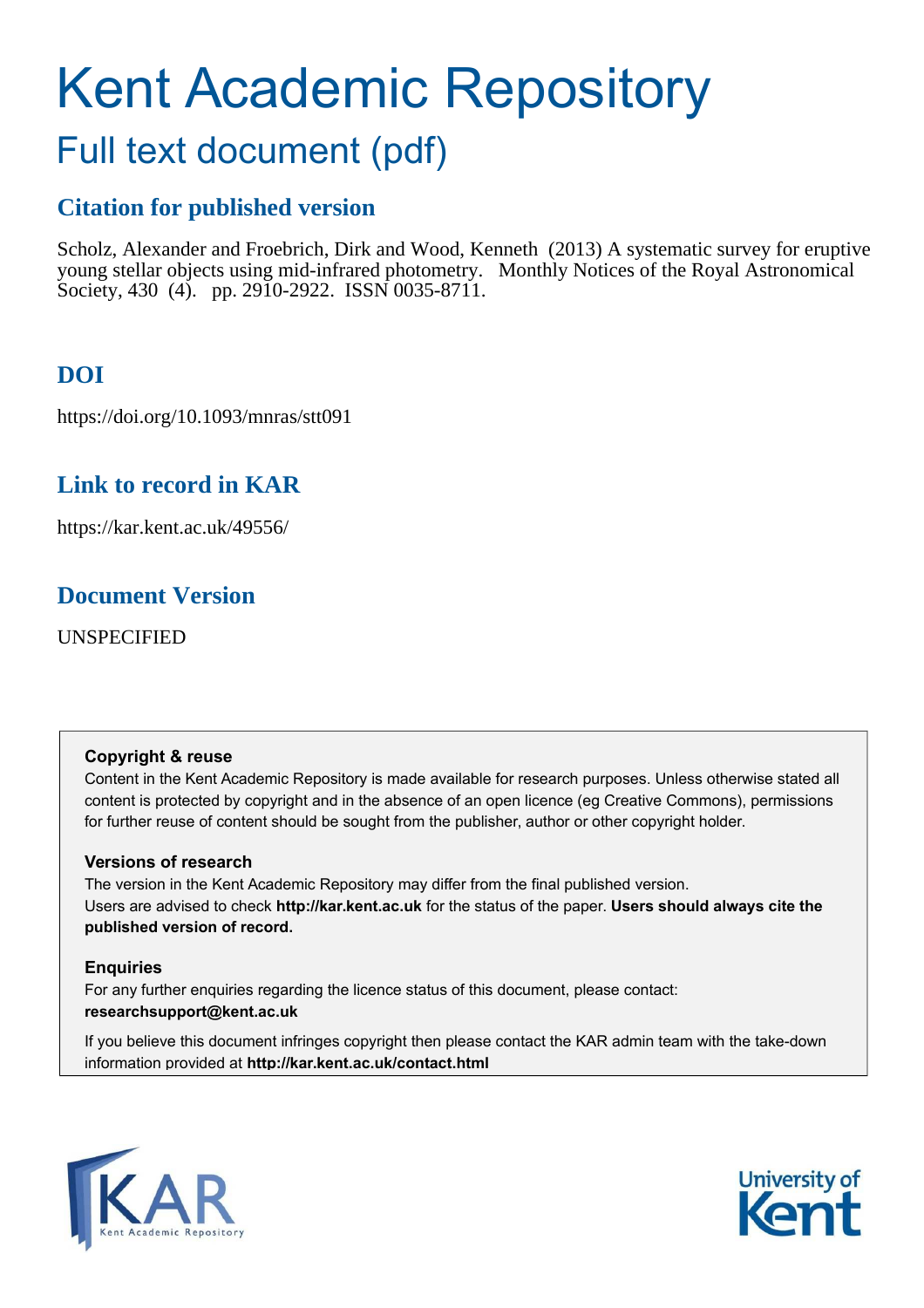## A systematic survey for eruptive young stellar objects using mid-infrared photometry

Alexander Scholz<sup>1\*</sup>, Dirk Froebrich<sup>2</sup>, Kenneth Wood<sup>3</sup>

<sup>1</sup> School of Cosmic Physics, Dublin Institute for Advanced Studies, 31 Fitzwilliam Place, Dublin 2, Ireland

 $2$  Centre for Astrophysics and Planetary Science, University of Kent, Canterbury, CT2  $7NH$ , United Kingdom

<sup>3</sup>School of Physics and Astronomy, University of St. Andrews, The North Haugh, St. Andrews, Fife, KY16 9SS, United Kingdom

Accepted. Received.

#### ABSTRACT

Accretion in young stellar objects (YSOs) is at least partially episodic, i.e. periods with high accretion rates ('bursts') are interspersed by quiescent phases. These bursts manifest themselves as eruptive variability. Here we present a systematic survey for eruptive YSOs aiming to constrain the frequency of accretion bursts. We compare mid-infrared photometry from Spitzer and WISE separated by  $\sim$  5 yr for two samples of YSOs, in nearby star forming regions and in the Galactic plane, each comprising about 4000 young sources. All objects for which the brightness at 3.6 and  $4.5 \mu m$  is increased by at least 1 mag between the two epochs may be eruptive variables and burst candidates. For these objects, we carry out follow-up observations in the nearinfrared. We discover two new eruptive variables in the Galactic plane which could be FU Ori-type objects, with K-band amplitudes of more than 1.5 mag. One object known to undergo an accretion burst, V2492 Cyg, is recovered by our search as well. In addition, the young star ISO-Oph-50, previously suspected to be an eruptive object, is found to be better explained by a disk with varying circumstellar obscuration. In total, the number of burst events in a sample of 4000 YSOs is 1-4. Assuming that all YSOs undergo episodic accretion, this constraint can be used to show that phases of strong accretion (> 10<sup>-6</sup>  $M_{\odot}$ yr<sup>-1</sup>) occur in intervals of about 10<sup>4</sup> yr, most likely between 5000 and 50000 yr. This is consistent with the dynamical timescales for outflows, but not with the separations of emission knots in outflows, indicating that episodic accretion could either trigger or stop collimated large-scale outflows.

Key words: stars: low-mass, brown dwarfs; stars: activity; stars: pre-main-sequence; accretion, accretion discs

#### <span id="page-1-0"></span>**INTRODUCTION**

<span id="page-1-1"></span>Accretion flows from a circumstellar disk onto a young stellar object (YSO) play a key role in the early evolution of objects over a wide range of masses, from massive Herbig Ae/Be stars to brown dwarfs. Observations suggest that the accretion process is non-steady, with episodic bursts with high rates of mass accretion interspersed by significantly longer quiescent phases. The evidence for episodic accretion rests on three findings: 1) the fact that the luminosities of most protostars are dominated by internal radiation, not by heating due to accretion (e.g. [Evans et al. 2009\)](#page-13-0); 2) the discontinuities seen in protostellar outflows, which constitute a fossil record of the accretion history (e.g. [Ioannidis](#page-13-1) [& Froebrich 2012\)](#page-13-1); 3) the discovery of a small number of

eruptive variables which are currently experiencing strongly enhanced accretion rates with respect to the typical YSOs, with FU Ori as the prototype (e.g. [Hartmann & Kenyon](#page-13-2) [1996;](#page-13-2) [Reipurth & Aspin 2010\)](#page-13-3).

While the general idea of episodic accretion is wellestablished, the driving force of the bursts is not known yet. In general, these events are explained in the framework of various disk instabilities, e.g. thermal instabilities (see [Bell](#page-13-4) [& Lin 1994,](#page-13-4) and references therein), gravitational instabilities [\(Vorobyov & Basu 2005;](#page-13-5) [Dunham & Vorobyov 2012\)](#page-13-6), or different types of magnetic instabilities [\(Armitage et al.](#page-12-0) [2001;](#page-12-0) [Martin & Lubow 2011;](#page-13-7) [Zhu et al. 2009\)](#page-13-8). In addition, various types of trigger events are discussed in this context, e.g. star-star encounters [\(Forgan & Rice 2010\)](#page-13-9), star-disk encounters [\(Pfalzner 2008\)](#page-13-10), tidal effects from a companion star [\(Bonnell & Bastien 1992\)](#page-13-11), or interactions between the disk and a massive planet [\(Lodato & Clarke 2004;](#page-13-12) [Clarke et al.](#page-13-13)

<sup>⋆</sup> E-mail: aleks@cp.dias.ie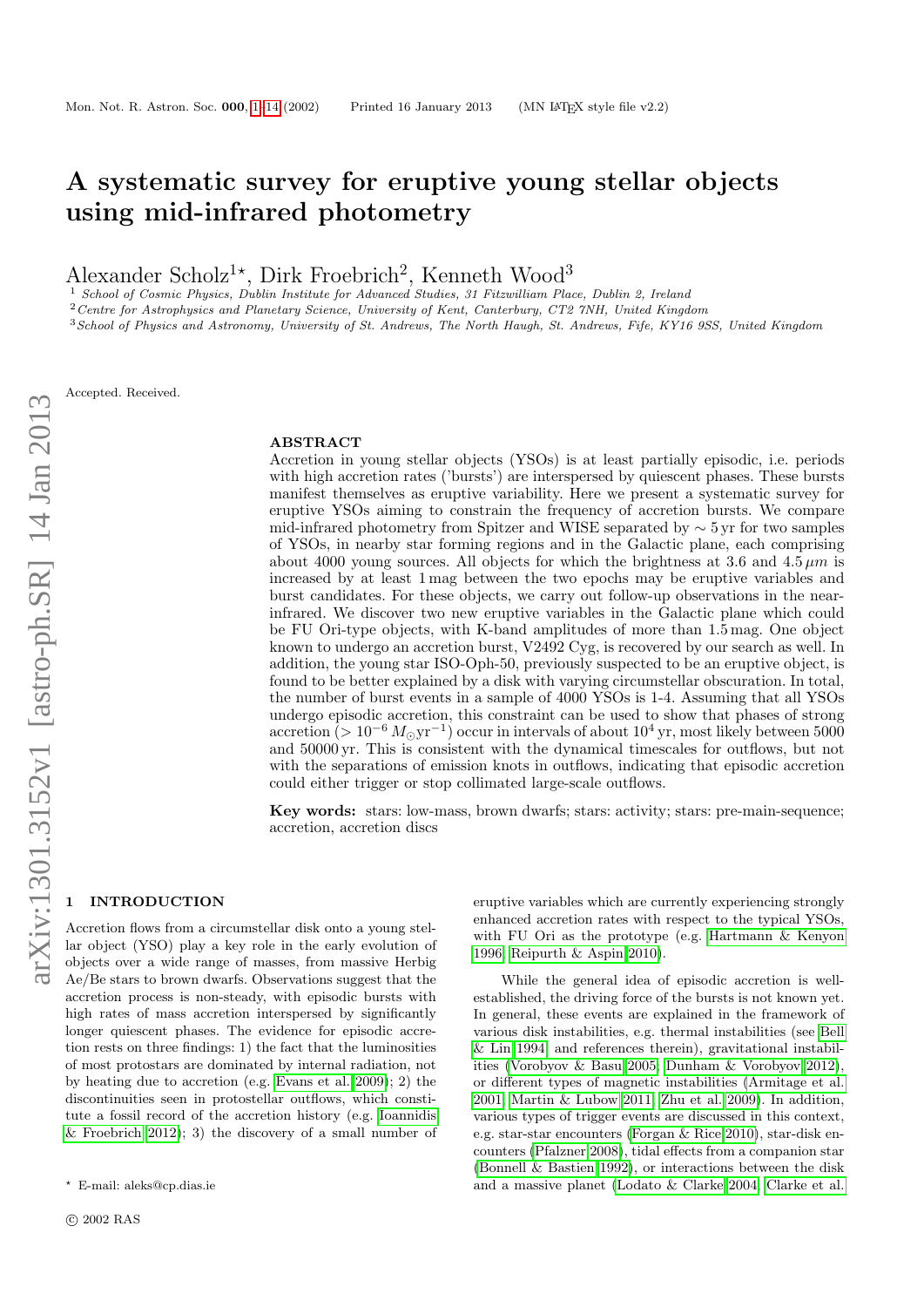[2005\)](#page-13-13). These various scenarios lead to specific predictions regarding the frequency and properties of bursts.

Strong accretion bursts may also be a relevant factor in the context of planet formation and could have an impact on the architecture and frequency of planetary systems. For example, the length of the 'lulls' between bursts may limit the efficiency of planet formation via disk fragmentation [\(Sta](#page-13-14)[matellos et al. 2011\)](#page-13-14). FU Ori-type bursts, caused by gravitational instabilities, have also been suggested as events that provide the transient shock heating needed to explain the formation of chondrules (e.g. [Boley & Durisen 2008\)](#page-13-15).

In this context, it may be useful to see accretion eruptions as a weather-like phenomenon in the disk ('disk weather'): a process that affects the physics of the disk, but is to some extent random and occurs on timescales that are extremely short compared with the disk lifetime. Observational studies on large samples are essential to constrain the characteristics of this process and to guide the theoretical work. So far, however, most FU Ori-type and other bursts have been found serendipitously, which does not allow to put rigorous constraints on their frequency. The advent of wide-area, infrared surveys of large numbers of star forming regions makes systematic surveys for accretion bursts feasible. In this paper we present the results from such a survey. The goal is to derive an estimate of the frequency of bursts using two epochs of mid-infrared photometry provided by the Spitzer and the WISE satellites. We aim to probe the largest sample of YSOs that is available for such a comparison, in total about 8000 objects covering a wide range of masses and ages.

#### 2 THE APPROACH

#### 2.1 The data

We aim to constrain the frequency of accretion bursts by comparing two epochs of mid-infrared photometry from Spitzer and WISE [\(Wright et al. 2010\)](#page-13-16). Two of the channels used by these satellites can be compared with each other: IRAC1 and WISE1 with central wavelengths at  $3.4\n-3.6 \mu m$ as well as IRAC2 and WISE2 at  $4.5\n-4.6 \mu m$ . The differences in these two bands between the two telescopes are minor and can be neglected here as we are only interested in variability with large amplitudes. The epoch difference between the Spitzer and WISE observations depends on the area of the sky; the samples of YSOs used in this paper have been observed by Spitzer between 2003 and 2006, whereas most of the WISE data has been taken in 2010. Thus, the epoch differences in our samples are 4-7 yr, with a typical value of  $\sim$  5 yr.

#### 2.2 A simplified model for episodic accretion

<span id="page-2-0"></span>With two epochs we can only test for a specific type of episodic accretion. We will search for objects undergoing a burst event with a rise time  $t_1$  and a decline time  $t_2$ , where  $t_1$ and  $t_2$  are assumed to be shorter and longer than our typical epoch difference of 5 yr, respectively. We also assume that any additional variability in YSOs is small compared with the events caused by the accretion bursts. These conditions are fulfilled for most, but not all, of the known FU

Ori type objects. One exception is V1515 Cyg, one of the best-studies FU Ori objects, which exhibits a long rise time of about 20 yr [\(Clarke et al. 2005\)](#page-13-13). In general, the known FU Oris show considerable diversity in their lightcurves which is not represented in this simple model. The quantity we are aiming to constrain is the typical interval between consecutive bursts. According to previous estimates, this interval is in the order of several thousands of years and thus much longer than the typical duration of a burst [\(Herbig 1977;](#page-13-17) [Hartmann & Kenyon 1996\)](#page-13-2).

When comparing two epochs of photometry, the burst interval can be crudely estimated as  $I = \Delta t \times N/n_B$ . Here  $\Delta t$  is the epoch difference between the two observations,  $N$  the sample size,  $n_B$  the number of detected bursts in that sample, and I the desired quantity. This simple relation serves as a useful starting point for the analysis; for a more accurate statistical evaluation we will use Monte-Carlo simulations (Sect. [5\)](#page-9-0). It is clear that maximum information can be gained by maximising the sample size and the epoch difference. For our study the epoch difference is fix, i.e. the key is to make the sample as large as possible. For example, with  $\Delta t = 5$  yr, we need in the order of 1000 objects to have a substantial chance of detecting at least one event, if the interval between bursts is 5000 yr. Based on the expected intervals, we thus need to cover several thousands of young stars to be able to provide useful limits.

In the literature the quantity that is often used to describe episodic accretion is the 'duty cycle', i.e. the fraction of time a YSO spends in the FU Ori state. Measuring the duty cycles requires knowledge of the duration of accretion bursts. Since the slow decline is much more difficult to constrain from direct observations than the fast rise of an accretion burst, we focus here on the burst interval rather than the duty cycle.

We note that with our approach we do not make an attempt to distinguish between the various types of accretion bursts presented in the literature, with FU Oris as the most extreme examples and EXors as smaller events (see [Reipurth & Aspin 2010\)](#page-13-3). We are simply interested in any type of eruptive event in a YSO, which could be due to an increase in mass accretion rate.

#### 2.3 Flux increase during accretion bursts

Objects undergoing an accretion burst manifest themselves as eruptive variables with strongly increased luminosities at all optical and infrared wavelengths. Assuming that all the gravitational energy from infalling material is converted to radiation, the additional luminosity from an accretion rate of  $10^{-6} M_{\odot}$ yr<sup>-1</sup>, exceeds the solar luminosity by more than one order of magnitude (factor 15, assuming a star with  $M = 1 M_{\odot}$  and  $R = 2 R_{\odot}$ ). To evaluate how this additional energy is distributed across the spectrum, we used the Monte Carlo radiative transfer models discussed in detail in [Scholz et al. \(2006\)](#page-13-18) (see also [Robitaille et al. \(2006\)](#page-13-19) for more information). In short, the code is based on the following assumptions: 1) NextGen stellar atmospheres are used for the photospheric spectrum; 2) the grain size distribution in the disk follows a power law with an exponential decay for particles with sizes above  $50 \mu m$  and a formal cutoff at 1 mm; 3) dust in regions close to the star is destroyed if the temperature is above the dust sublimation threshold;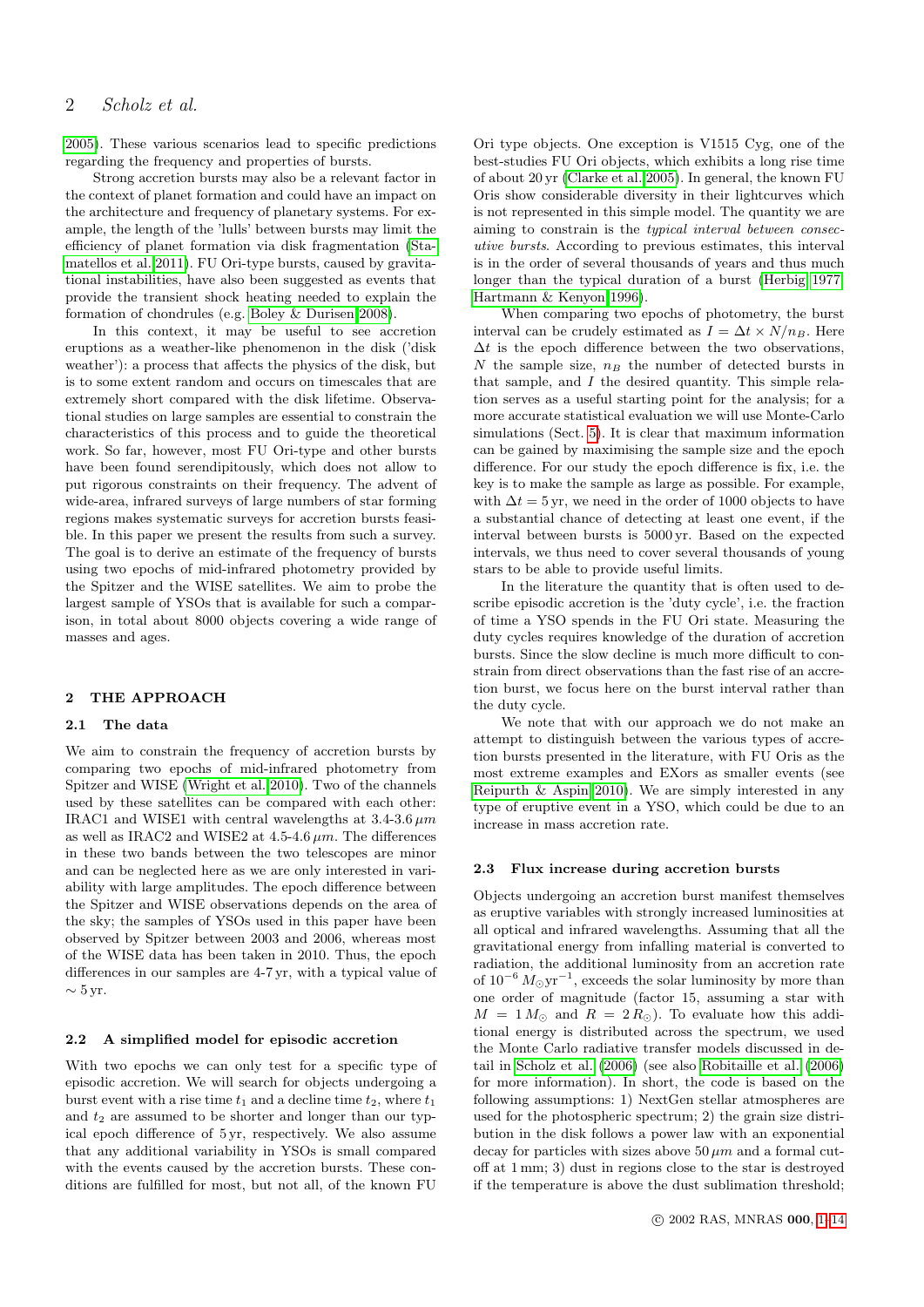4) the scaleheight of the disk increases with radius following  $h(r) = h_0(r/R_\star)^{\beta}$ ; 5) the accretion luminosity is split between disk and star, where the stellar part is distributed evenly over the stellar surface (i.e. no hot spots).

For the purposes of this paper, we do not aim to explore in detail the parameter space; instead we want to find a typical value for the flux increase in a given wavelength domain as a function of accretion rate. We also neglect the fact that a strong increase in the mass accretion rate will affect the structure of the disk. In Fig. [1](#page-3-0) we show model SEDs for a prototypical Class I source (stellar mass  $0.5 M_{\odot}$ , disk mass  $0.1 M_{\odot}$ , envelope mass  $2.0 M_{\odot}$ ) and for a prototypical Class II source (stellar mass  $0.5 M_{\odot}$ , disk mass  $0.01 M_{\odot}$ , no envelope), for a range of accretion rates from 0.0 to  $10^{-5} M_{\odot} \text{yr}^{-1}$ . These figures illustrate that the flux increase at  $2-5 \mu m$  compared with the zero accretion case is around one order of magnitude for accretion rates of  $10^{-6} M_{\odot} \text{yr}^{-1}$ or larger.

<span id="page-3-0"></span>Fig. [1](#page-3-0) warrants two additional comments: 1) At all accretion rates, the amplitude is substantially larger for the Class II prototype. This is caused by the presence of an envelope in the Class I system, combined with its high photospheric luminosity, which is due to the inflated radius of the central source. The additional infrared flux from the envelope, heated by a brighter central source, 'drowns' the contribution from the accretion, i.e. the relative flux increase due to accretion is smaller than in the Class II stage. 2) The model with the lowest fluxes corresponds to a (theoretical) accretion rate of zero. In practise, this model is indistinguishable from models with  $10^{-9} M_{\odot}yr^{-1}$  or lower, values which are frequently measured for T Tauri stars [\(Natta et al.](#page-13-20) [2006\)](#page-13-20). This illustrates that for most T Tauri stars accretion does not contribute significantly to the mid-infrared flux.

<span id="page-3-1"></span>This exercise suggests that Class I and II sources whose accretion rate increases to  $10^{-6} M_{\odot} \text{yr}^{-1}$  or more are expected to increase in brightness by at least 2.5 mag at near/mid-infrared wavelengths. In contrast, the typical, short-term, near/mid-infrared variations in large samples of YSOs, due to rotation, hot spots, and inner disk inhomogenities, are in the range of  $0.1$ - $0.6$  mag (Morales-Calderón et al. [2011;](#page-13-21) [Flaherty et al. 2012\)](#page-13-22). In our Spitzer-WISE comparison we will therefore adopt a cutoff of 1.0 mag to select burst candidates. On one hand, this should avoid most of the other types of variability in these sources; on the other hand it should also select eruptions where the two epochs of photometry do not catch the maximum and minimum.

#### <span id="page-3-2"></span>3 IDENTIFICATION OF BURST CANDIDATES

In the following section, we will discuss the selection of possible eruptive variables and thus burst candidates from archival Spitzer and WISE photometry, as well as the followup observations and their results.

#### 3.1 The C2D catalogue

The 'Cores to Disks' (C2D) Spitzer legacy program has provided a catalogue of YSO candidates for nearby molecular clouds and small cores, identified using near- and mid-infrared colour criteria [\(Evans et al. 2009\)](#page-13-0). In total,

the catalogue comprises 1478 sources from the subsamples CLOUDS, OFF-CLOUD, CORES, and STARS. We obtained this list from IPAC and searched for matches in the WISE all-sky catalogue [\(Wright et al. 2010\)](#page-13-16). For 1323 objects a match was found within 2", for the overwhelming majority of them the distance between Spitzer and WISE coordinates is well below 1". 1301 of these objects have a robust detection in the Spitzer and WISE channels at 3.6 and  $4.5 \mu m$  (signal-to-noise ratio  $> 5$  for WISE, error  $< 20\%$ for Spitzer). 1296 of these are also robustly detected in the Spitzer channels at 5.8 and  $8.0 \mu m$ .

In Fig. [2](#page-3-1) (left panel) we show the IRAC colour-colour plot for this sample. Two cumulations, around the origin and right of the origin of the diagram, are clearly seen and can be identified as the locus of the Class III (no disk) and II sources. The sample contains 115 objects with typical Class III colours (around the origin) and 324 with typical Class II colours (right of the origin). 249 objects are above the Class II box, which makes them good candidates for embedded Class I sources. The remaining sources are scattered around these areas. According to [Evans et al. \(2009\)](#page-13-0), about one third of the CLOUDS subsample are in the early embedded stage (Class I or Flat).

In addition, Fig. [2](#page-3-1) (right panel) shows the (J,J-K) colour magnitude diagram for the 1228 sources with 2MASS near-infrared photometry in the sample, to assess the properties of the central sources. Overplotted are the BCAH 1 Myr isochrones [\(Baraffe et al. 1998\)](#page-12-1) which range from 0.02 to  $1.4 M_{\odot}$ , for distances of 150 pc and 300 pc, bracketing the regions covered by C2D, and for  $A_V = 0$ , 10, and 20 mag. The comparison with the models illustrates that the sources cover the low-mass regime down to the substellar limit, including brown dwarfs at low extinctions, but only relatively few objects with  $M > 1.4 M_{\odot}$ . About two thirds to three quarters of the sample have extinctions below  $A_V = 10$  mag.

In Fig. [3](#page-4-0) (left panel) we illustrate the selection of variables from this sample. The differences in the magnitudes at 3.6 and  $4.5 \mu m$  between C2D and WISE show a clear cumulation around (0,0), as expected, because these bandpasses of IRAC and WISE are comparable. The objects of interest to us are located in the upper right corner. 23 sources are more than 1 mag brighter in WISE compared with C2D in the two bands, providing evidence for a substantial increase in the brightness. These objects are also overplotted in Fig. [2,](#page-3-1) as far as they have the required photometry (22 in the left panel, 20 in the right panel). They do not show an obvious bias in the (J,J-K) diagram, but most of them are above the Class II locus in the IRAC colour-colour plot, indicating that they may be embedded Class I sources.

All 23 highly variable sources were checked individually in the available images from WISE, Spitzer, and 2MASS. 5 of them are galaxies in 2MASS images and can be ruled out. For the remaining we obtained the C2D and WISE images at 3.6 and  $4.5 \mu m$  and compared them. In at least 4 cases the flux increase in the WISE catalogue can be attributed to close neighbours that were not resolved with WISE, due to its significantly broader PSF (6" vs. 2", see [Wright et al.](#page-13-16) [\(2010\)](#page-13-16)). For 8 others, the IRAC photometry is affected by saturation. 4 more are extended objects in the IRAC images and could be part of a protostellar outflow. For the remaining 2, no obvious reason for the flux difference in the C2D and WISE catalogues can be identified, but the images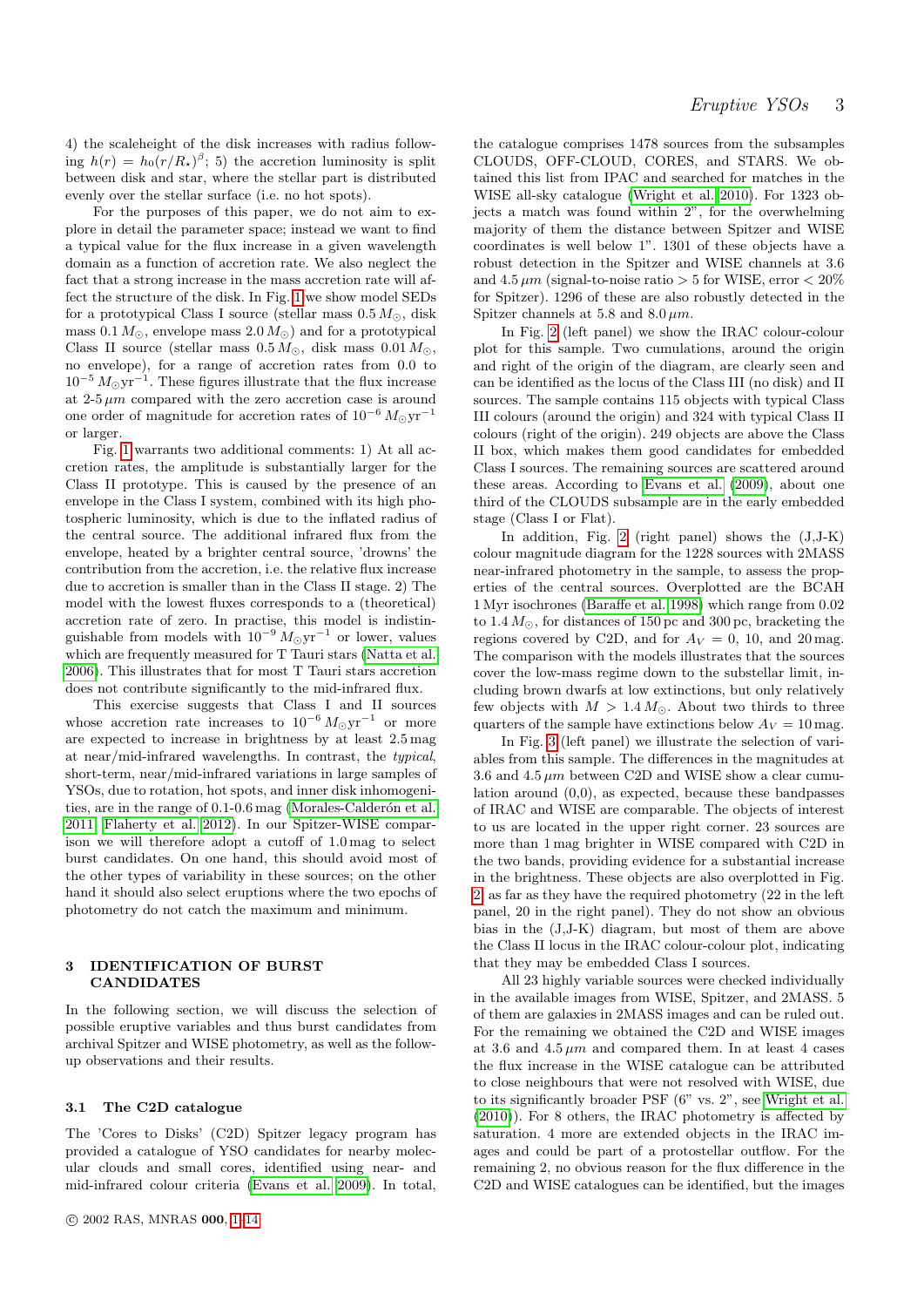

<span id="page-4-0"></span>Figure 1. Spectral energy distributions from radiative transfer modeling for prototypical YSOs with varying accretion rates. Left panel: 'Class I prototype' with disk and massive envelope. Right panel: 'Class II prototype' with disk only. For each prototype, 5 SEDs are shown for accretion rates of  $10^{-5}$ ,  $10^{-6}$ ,  $10^{-7}$ ,  $10^{-8}$  and  $0.0 M_{\odot}yr^{-1}$  (from top to bottom). The dashed line is the photospheric SED.



<span id="page-4-1"></span>Figure 2. Colours of objects in the C2D sample. Burst candidates are marked with large red squares. Left panel: IRAC colour-colour plot for all objects with robust detections in all 4 IRAC channels (1296 out of the total sample of 1301). The Class III and Class II locus are shown as dotted blue boxes around the origin and right of the origin. Right panel: Near-infrared colour-magnitude diagram for the subsample with 2MASS photometry (1228 objects). BCAH isochrones for an age of 1 Myr, distances of 150 and 300 pc, and extinctions of  $A_V = 0$ , 10, 20 mag are overplotted.

clearly show that the object did not become significantly brighter. Thus, none of the candidates from the C2D sample classifies as a burst candidate.

#### 3.2 The Cluster catalogue

The second sample is derived from the catalogue of YSOs in clusters within 1 kpc published by [Gutermuth et al.](#page-13-23) [\(2009\)](#page-13-23). The list of 2548 objects has been selected based on Spitzer/IRAC and MIPS data using mid-infrared colour cuts. It covers 36 nearby clusters, star forming clouds, and young groups, including some overlap with the regions covered in the C2D sample. We obtained the catalogue from Vizier and cross-matched with the WISE database. 1796 objects have a WISE match within 2", 1672 of them within 1". 1745 have a robust detection (criteria as above) in the 3.6 and  $4.5 \mu m$  channels of Spitzer and WISE, 1587 of them

with additional data in the J- and K-band from 2MASS, 1642 of them with data in the two IRAC channels at 5.8 and  $8.0 \mu m$ . Note that 380 objects from the Cluster sample are also contained in the C2D sample.

As for the C2D sample, we show the IRAC colour-colour plot and the (J, J-K) near-infrared colour-magnitude diagram for this sample in Fig. [4.](#page-4-1) In contrast to the C2D sample, the Cluster objects do not contain a significant fraction of Class III sources, the majority is classified as Class II. Based on our diagram, we estimate that at least 1226 out of 1642 are Class II (75%), the classification provided by [Gutermuth et al. \(2009\)](#page-13-23) yields an even higher fraction of 86%. About 15-20% objects in this sample are Class I.

<span id="page-4-2"></span>In the near-infrared plot we show the 1 Myr BCAH isochrones for distances of 200 and 800 Myr, bracketing most of the objects in the sample, for three different extinctions. The plot demonstrates that the sample is dominated by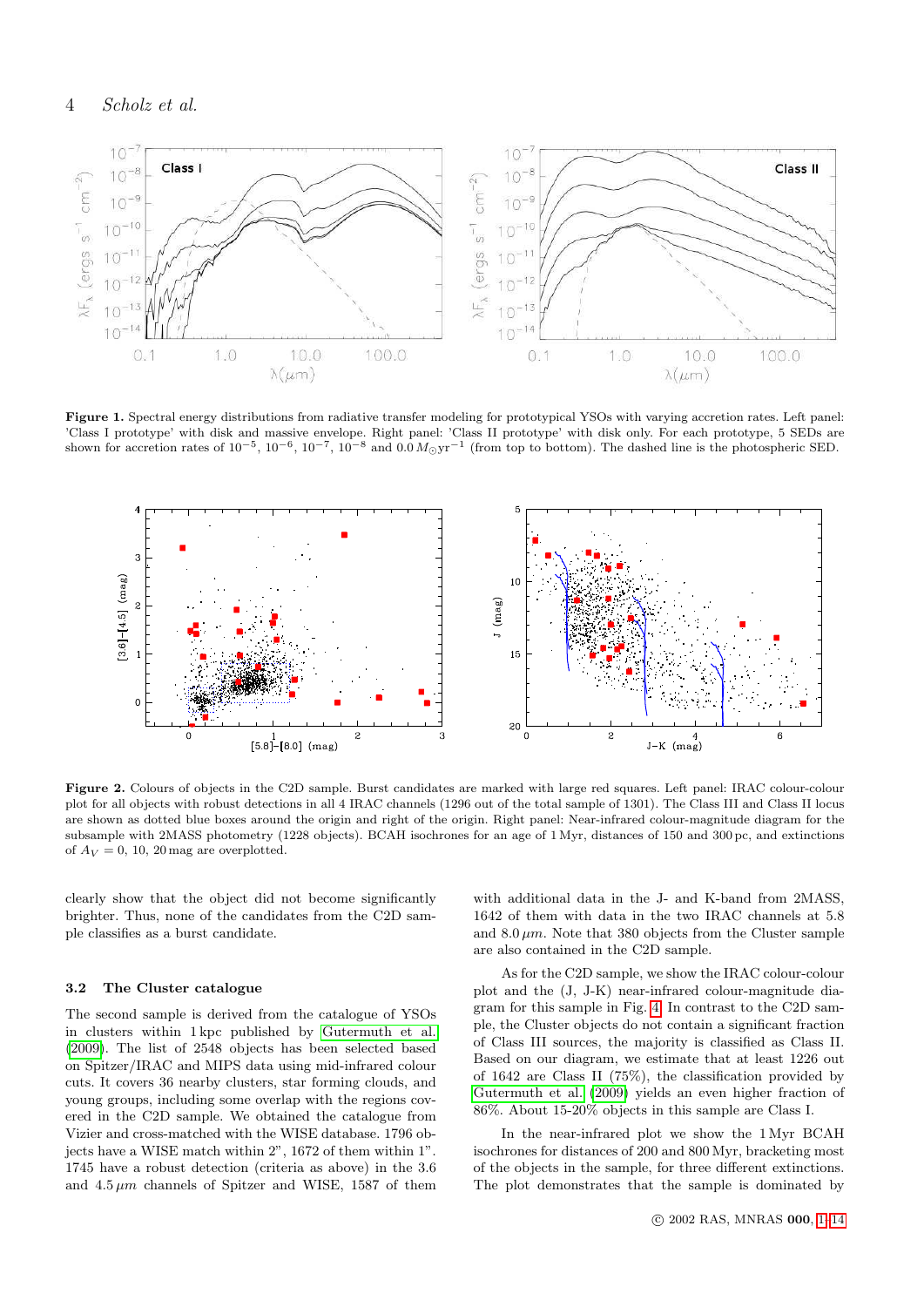

Figure 3. Variability in C2D sample (left) and Cluster (right) sample. The variations are calculated as difference between C2D magnitudes and WISE magnitudes, i.e. positive values indicate a brightening. Objects in the upper right corner (large symbols) show a brightness increase by more than 1 mag in the two mid-infrared bands.

<span id="page-5-0"></span>

Figure 4. Colours of objects in the Cluster sample. Burst candidates are marked with large symbols. Left panel: IRAC colour-colour plot for all objects with robust detections in all 4 IRAC channels (1642 out of the total sample of 1745). The Class III and Class II locus are shown as dotted blue boxes around the origin and right of the origin. Right panel: Near-infrared colour-magnitude diagram for the subsample with 2MASS photometry (1587 objects). BCAH isochrones for an age of 1 Myr, distances of 200 and 800 pc, and extintions of  $A_V = 0$ , 10, 20 mag are overplotted.

low-mass stars at extinctions of  $A_V < 20$  mag. The sample includes substellar objects, but only for the regions with distances < 500 pc and low extinctions. In general, the characteristics of this sample make it comparable to the C2D sample.

Fig. [3](#page-4-0) (right panel) shows the variability in the Cluster sample. 24 objects fulfill our variability criterion and have an increased brightness by  $> 1.0$  mag in the WISE catalogue in the two bands. One of these objects has already been identified in the C2D sample. As before, these burst candidates were checked in the available images. Seven of them have close, usually brighter neighbours, which may have caused an apparent brightness increase. For 7 others the brightness in WISE is probably affected by the surrounding nebulosity. Four more are saturated in the Spitzer/IRAC images. We are left with 5 candidates which appear to be brighter

in the WISE images and remain burst candidates. One of them, ISO-Oph-50 in the star forming region  $\rho$ -Ophiuchus, has been suspected to be an outbursting young star by [Alves](#page-12-2) [de Oliveira & Casali \(2008\)](#page-12-2), due to a brightening by more than 1 mag over about a year, although it could also be a different type of variable [\(Alves de Oliveira et al. 2012\)](#page-12-3) – see discussion in Sect. [4.1.](#page-8-0)

#### 3.3 Complementary samples similar to C2D and Cluster

We carried out the same test as above in three smaller samples of YSOs, gathered from the literature.

According to [Gutermuth et al. \(2009\)](#page-13-23), the Cluster sample covers all clusters within 1 kpc from the [Lada & Lada](#page-13-24) [\(2003\)](#page-13-24) census, with the exception of NGC2264 and the Orion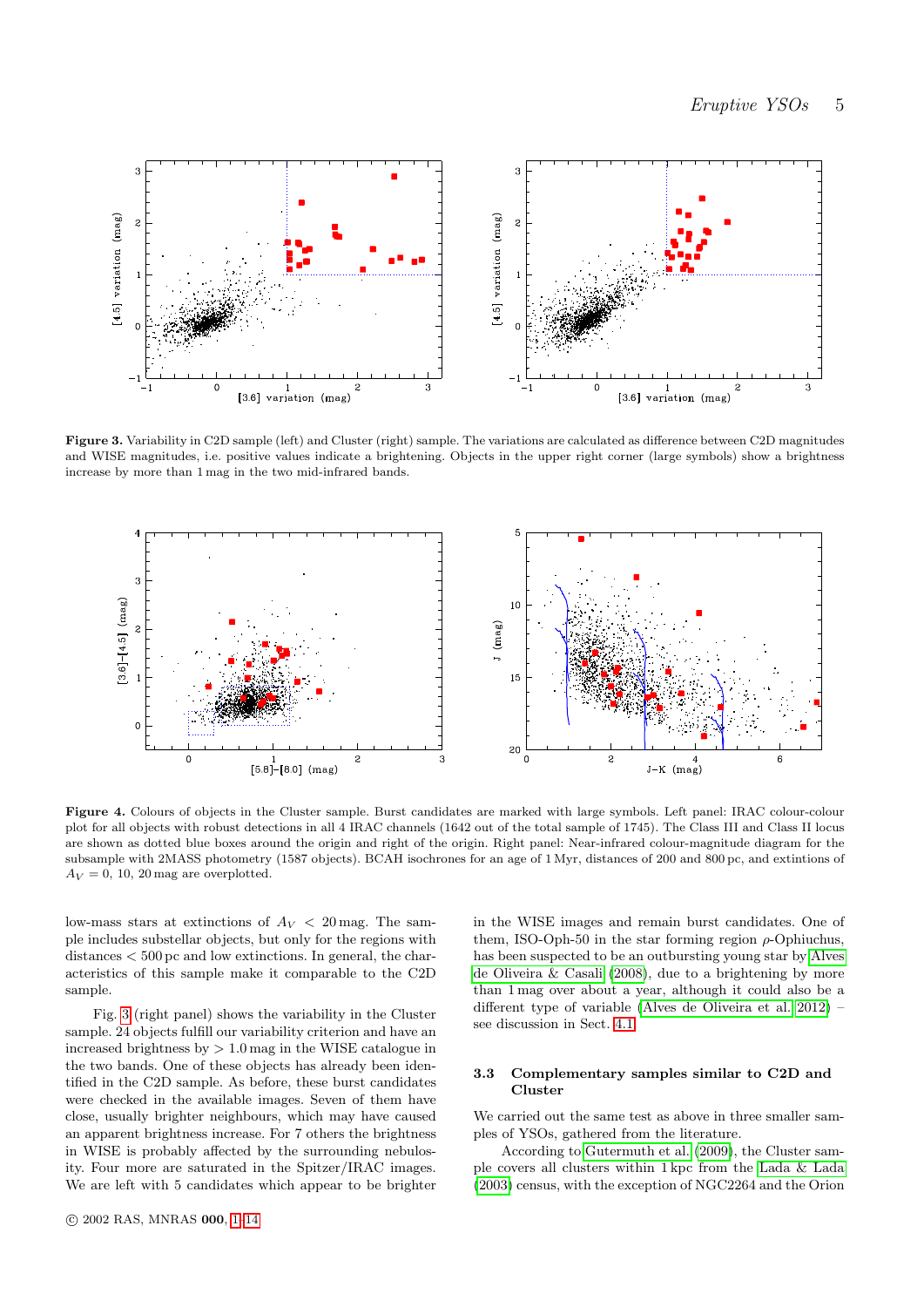#### 6 Scholz et al.

Nebula Cluster. For NGC2264 there is a comprehensive catalogue of the Spitzer photometry available [\(Sung et al. 2009\)](#page-13-25), which allows us to include it in this study. Out of the 490 cluster members identified by  $H\alpha$  photometry by [Dahm &](#page-13-26) [Simon \(2005\)](#page-13-26), 485 have a Spitzer counterpart within 3". Out of these, 355 have a WISE counterpart within 3" with robust photometry (defined as in the other samples). From this list, 5 objects have increased their brightness in the two mid-infrared bands by at least 1 mag. Two of them have little H $\alpha$  emission ( $< 5 \text{ Å}$ ) and very low IRAC colours (I1- $I2 < 0.1$ , which rules out that they harbour a disk. Two sit very close to bright stars (or multiple stars) which contaminate their WISE fluxes. One has a nearby equally bright neighbour which is not resolved in WISE. To sum up, none of the likely members of NGC2264 is a burst candidate.

<span id="page-6-0"></span>For the nearby star forming region Taurus, [Rebull et al.](#page-13-27) [\(2010\)](#page-13-27) published a census of previously confirmed members and new candidate members based on Spitzer photometry. Combining their list of known and new objects and exluding a few without IRAC photometry yields 328 objects from which 236 have previously been known or have been classified by [Rebull et al. \(2010\)](#page-13-27) as 'most believable'. From this sample of 328, 320 have robust photometry in the first two WISE bands. Only one of them is more than 1 mag brighter in the WISE photometry compared with the Spitzer magnitudes; this object, however, exhibits a 'halo' and is probably a galaxy.

Another new sample of YSOs from Spitzer data has been published for the various clusters in the North American and Pelican Nebulae [\(Rebull et al. 2011\)](#page-13-28). Their total sample comprises 1286 IRAC and MIPS-selected candidate YSOs, about half of them Class II. 1099 have reliable fluxes in the first two IRAC and WISE channels. From these, 935 objects have membership are most likely YSOs with flag 'A' or 'B' [\(Rebull et al. 2011\)](#page-13-28). This 'A+B' sample may still be affected by significant contamination by AGB stars, estimated to be between 5 and 25% by [\(Rebull et al. 2011\)](#page-13-28). Conservatively subtracting about 20% reduces the total sample size to about 700.

Four objects fulfill our variability criterium (flux increase by more than 1 mag). One of them appears to be extended in the Spitzer images (and has membership flag 'C'), for another one the WISE photometry is contaminated by several neighbours. The remaining two are isolated and clearly brighter in the WISE images and remain candidates. One of them is the recently identified outbursting star V2492 Cyg [\(Covey et al. 2011\)](#page-13-29) and has magnitude differences close to 3 mag at 3.6 and 4.5  $\mu$ m. This object became brighter between December 2009 and June 2010 (Kóspál et al. 2011) and was observed by WISE between June and September 2010, i.e. just after the burst.

Note that this region harbours two more known outbursting stars. The recently identified FU Ori candidate V2493 Cyg [\(Miller et al. 2011;](#page-13-31) Kóspál et al. 2011) increased its brightness between May and August 2010 and was observed at the end of May with WISE. We find a flux increase by 0.5 and 0.8 mag in the mid-infrared channels at 3.6 and 4.5  $\mu$ m, i.e. the Spitzer-WISE comparison may have captured the onset of the burst.

The well-known FU Ori star V1057 Cyg with an outburst in 1969 [\(Welin 1971\)](#page-13-32) is not contained in the [Rebull](#page-13-28) [et al. \(2011\)](#page-13-28) catalogue, presumably due to saturation: The <span id="page-6-1"></span>star is listed in the WISE catalogue with 4.9 mag at  $3.6 \mu m$ and  $-0.3$  mag at  $22 \mu m$ , which is brighter than the upper limits in the colour-magnitude plots shown by [Rebull et al.](#page-13-28) [\(2011\)](#page-13-28).

All three additional samples discussed here show similar characteristics to the C2D and Cluster sample (similar mass range, similar extinction range, mostly Class II sources). Therefore it is legitimate to add them to the C2D and Cluster samples. In total, the sum of C2D, Cluster, NGC2264, Taurus, and North American/Pelican Nebulae, minus the objects which appear twice, comprises about 4000 objects, hereafter called sample A. This sample yields 7 candidate bursts, out of which 2 have been independently discovered elsewhere.

#### 3.4 The Robitaille catalogue

Furthermore, we use the list of intrinsically red sources from [Robitaille et al. \(2008\)](#page-13-33). This sample contains 18949 objects selected from the Glimpse I and II survey data [\(Benjamin](#page-13-34) [et al. 2003;](#page-13-34) [Churchwell et al. 2009\)](#page-13-35). [Robitaille et al. \(2008\)](#page-13-33) estimate that  $50\%-70\%$  of the objects are YSOs and  $30\%$ 50 % are AGB stars. The YSOs in the Robitaille list are expected to be more distant than 1 kpc and thus on average more massive than the sources covered in sample A. The Robitaille catalogue is in the following called sample B.

From the full sample we select only objects which have a detection at 3.6 and 4.5  $\mu$ m in Glimpse and WISE, whereby the positions in the two surveys do not differ by more than one arcsecond. This leaves 12961 targets. To make the sample as 'clean' as possible, we only consider sources which are brighter than the completeness limit in this sample  $(11.5 \text{ mag at } 3.6 \mu \text{m}, 11.0 \text{ mag at } 4.5 \mu \text{m})$  in both surveys. Here the completeness limit was determined as the peak in the 3.6 and 4.5  $\mu$ m magnitude distribution.

One potential issue of this sample is the high stellar density in the Galactic plane. Since the WISE survey has a larger point spread function than Spitzer, the presence of bright neighbour stars can cause an apparent increase in the brightness, when the two surveys are compared. To account for that, we exclude all objects that have a nearby Glimpse source (within 6" of the Robitaille object) that is bright enough to cause an increase of more than 0.1 mag in either the 3.6 or  $4.5 \mu m$  filter. This final sample contains 7101 objects, which are, as mentioned above, a mix of YSOs and AGB stars.

In Fig. [5](#page-7-0) we show the usual IRAC colour-colour plot and (J,J-K) colour-magnitude diagram for a subsample of the Robitaille catalogue that is most likely to be dominated by YSOs (see Appendix [A](#page-12-4) on the selection of this subsample). As in the other samples, most of the sources can be considered Class II based on their mid-infrared colours. As expected, the typical  $J - K$  colours are larger than in sample A, indicating higher extinction.

Out of these 7101 sources, there are 77 objects which increase their brightness by more than one magnitude at 3.6 and 4.5  $\mu$ m (see Fig. [6\)](#page-6-0) and are possible candidates for outbursting YSOs. 72 of them have  $a > 5\sigma$  detection in the two WISE bands. As for the other samples, we checked the Spitzer and WISE images for all these candidates. For the clear majority of them (60/77) it turns out that they have neighbour star in 10" distance or less, which likely affects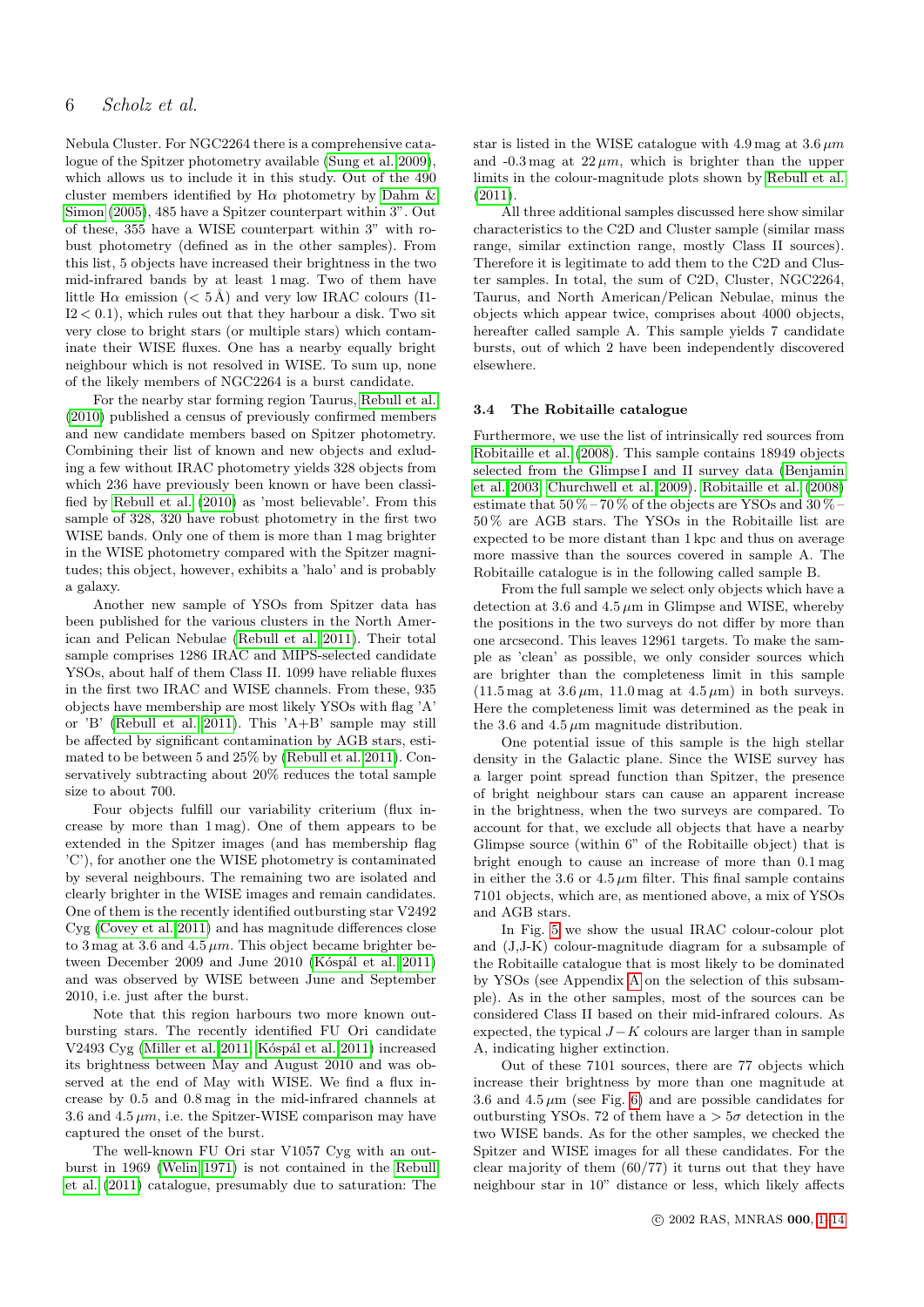

<span id="page-7-0"></span>Figure 6. Variability in Robitaille sample (only subsamples YSO1 and YSO2, see Appendix [A\)](#page-12-4). The variations are calculated as difference between C2D magnitudes and WISE magnitudes, i.e. positive values indicate a brightening. Objects in the upper right corner (large symbols) show a brightness increase by more than 1 mag in the two mid-infrared bands.

<span id="page-7-1"></span>the WISE photometry. This indicates that the 6" criterion chosen in the preparation of the catalogue (see above) to account for the broad WISE PSF was slightly too conservative. In addition, there are 7 objects within a nebulosity. Again, this might cause problems in the WISE photometry. In all these cases the image comparison excludes that the objects are in fact significantly brighter in the WISE survey. The remaining 10 sources remain good candidates and require further evaluation.

Glimpse provides for a fraction of the total area multiple epochs of Spitzer photometry with baselines up to 1 yr, particularly in the additional Glimpse-II survey. Based on this information, the Glimpse catalogues exclude variable sources for their final merged photometry. The Robitaille list, on the other hand, uses the Glimpse-II first epoch photometry, and thus attempts to exclude as few variables as possible [\(Robitaille et al. 2008\)](#page-13-33), making this sample suitable for our purposes.

In Appendix [A](#page-12-4) we provide an estimate of the contamination by AGB stars in the Robitaille catalogue, both in the entire sample and in the subsample of variable sources. Among the variable candidates, the contamination is negligible. The total sample of 7101 objects should contain about 3700-3800 YSOs; the remaining sources are probably AGBs.

#### <span id="page-7-2"></span>4 FOLLOW-UP OBSERVATIONS

We summarise the results from the previous section and the selection of burst candidates in Table [1,](#page-6-1) As outlined above, about 130 of the objects in the samples considered here show the signature of a brightness eruption when comparing Spitzer and WISE photometry (listed as 'highly variable' in Table [1\)](#page-6-1), but most of them are clearly spurious based on an inspection of the images. To verify our candidates, we re-observed a subset of them in the near-infrared. This was particularly important for objects which are confirmed to

Table 1. Summary of samples used in this paper

| Sample                                                                                                                               | No.                          |
|--------------------------------------------------------------------------------------------------------------------------------------|------------------------------|
| C <sub>2</sub> D total (Sect. 3.1)                                                                                                   | 1478                         |
| – with WISE                                                                                                                          | 1301                         |
| - highly variable                                                                                                                    | 23                           |
| $-$ burst candidates                                                                                                                 | $\Omega$                     |
| Cluster total (Sect. 3.2)                                                                                                            | 2548                         |
| – with WISE                                                                                                                          | 1745                         |
| - highly variable                                                                                                                    | 24                           |
| – burst candidates                                                                                                                   | 5                            |
| Complementary (Sect. 3.3)<br>– NGC2264 with WISE<br>– Taurus with WISE<br>– NaP with WISE<br>- highly variable<br>– burst candidates | 355<br>320<br>935<br>10<br>2 |
| Robitaille, (Sect. 3.4)                                                                                                              | 18949                        |
| - cleaned, with WISE                                                                                                                 | 7101                         |
| - highly variable                                                                                                                    | 77                           |
| – burst candidates                                                                                                                   | 10                           |

be brighter in WISE after visual inspection ('burst candidates'). If any of these sources is indeed a burst (as defined in Sect. [2\)](#page-1-0), we expect it to be several magnitudes brighter in the near-infrared compared with 2MASS. In total, we observed 20 from the highly variable objects, including 13 out of 17 burst candidates. By design, these observations also covered some of the spurious detections, to double-check our rejection based on visual examination.

We used the 1.3 m telescope at the Cerro Tololo International Observatory with the instrument Andicam, a double-channel camera which allows us to take optical and near-infrared images simultaneously. The follow-up observations were taken as part of the SMARTS collaboration in program DUBLIN-11B-001 and DUBLIN-12A-001 (PI: A. Scholz). For all objects we obtained optical images in the Rand I-bands  $(3 \times 120 \text{ sec}$  exposures) and near-infrared images in the J- and either K- or H-band  $(5 \times 30 \text{ sec in a } 5\text{-position})$ dither pattern), but only the near-infrared images are used here, since most objects are embedded and hence invisible in the optical.

We carried out a standard image reduction, including sky subtraction and flatfielding, and aperture photometry. The near-infrared photometry was calibrated in comparison with 2-5 other stars in the images, which are listed in the 2MASS point-source catalogue. For about half of the objects the new photometry is consistent with the 2MASS values, i.e. the variation in the mid-infrared cannot be caused by a long-lasting eruptive event. Most of the remaining objects have only variations with  $\langle$  1 mag, which is too little to qualify as an accretion burst according to our criterion (see Sect. [2\)](#page-1-0). We list these excluded objects in Table [2.](#page-7-1) In particular, our follow-up observations confirmed that none of the highly variable objects seen as spurious in the visual inspection was misclassified.

From the 17 burst candidates, we observed 13 and rejected 10 of them (contained in Table [2\)](#page-7-1). The remaining 7 are listed in Table [3.](#page-7-2) Two objects not previously known are confirmed by our SMARTS photometry as eruptive vari-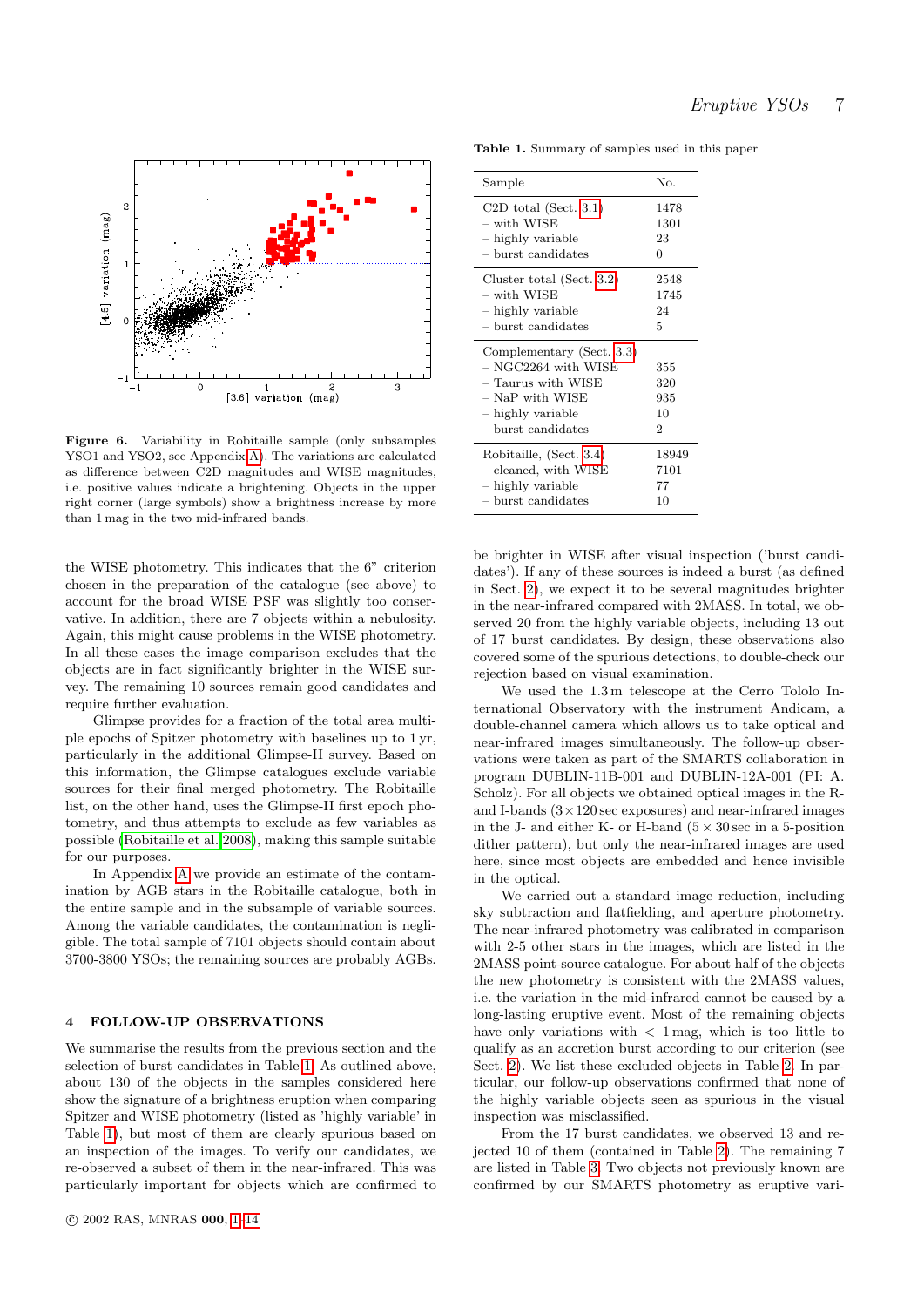<span id="page-8-1"></span>

<span id="page-8-2"></span><span id="page-8-0"></span>Figure 5. Colours of objects in the Robitaille sample (only subsamples YSO1 and YSO2, see Appendix [A\)](#page-12-4). Burst candidates are marked with large symbols. Left panel: IRAC colour-colour plot, the Class III and Class II locus are shown as blue dotted boxes around the origin and right of the origin. Right panel: Near-infrared colour-magnitude diagram for the subsample with 2MASS photometry.

Table 2. Highly variable objects found in this study by comparing Spitzer and WISE photometry and ruled out by SMARTS photometry. The offsets between WISE and Spitzer photometry are listed in columns 4 and 5; 2MASS photometry in columns 6 and 7. Our SMARTS photometry with the observing dates and the most likely reason for the photometry offset in the mid-infrared data are contained in columns 8 and 9.

| $\alpha$ (J2000) | $\delta$ (J2000) | Sample | $\Delta$ 3.6 $\mu$ m | $\Delta4.5 \,\mu m$ | J2M                      | K2M                      | SMARTS photometry              | Comments                      |
|------------------|------------------|--------|----------------------|---------------------|--------------------------|--------------------------|--------------------------------|-------------------------------|
| 15 42 20.96      | $-52$ 48 46.4    | А      | 1.744                | 1.732               | 13.879                   | 7.944                    | $J=13.9$ , K $=8.0$ (12-07-18) |                               |
| 15 42 31.06      | $-52$ 47 16.9    | A      | 2.814                | 1.250               | 9.636                    | 7.390                    | $J=9.6$ , K $=7.4$ (12-07-18)  | saturation in Spitzer         |
| 16 31 33.84      | $-240446.8$      | A      | 1.010                | 1.624               | 12.526                   | 10.049                   | $J=12.9$ , $K=9.5(12-05-02)$   | saturation in Spitzer         |
| 18 29 01.76      | 00 29 47.3       | А      | 1.210                | 2.393               | 11.170                   | 9.215                    | $J=11.2$ , $K=9.2$ (12-05-08)  | companion in WISE             |
| 20 06 57.23      | 27 26 35.8       | A      | 1.171                | 2.219               | $\overline{\phantom{a}}$ | $\overline{\phantom{a}}$ | $J>16.5, K>15$ (12-09-09)      |                               |
| 06 07 29.50      | $-062445.3$      | А      | 1.094                | 1.639               | $\overline{\phantom{a}}$ | 13.962                   | $J>16.5$ , K=13.4 (12-09-11)   | variable <sup>1</sup>         |
| 14 32 27.34      | $-605626.9$      | B      | 1.685                | 1.524               | 14.695                   | 12.263                   | $J=15.0$ , $K=12.5$ (12-06-04) | bright neighbour              |
| 16 02 24.58      | $-512847.7$      | B      | 1.854                | 1.924               | 14.922                   | 12.439                   | $J=14.7$ , $K=12.1$ (12-06-07) | bright neighbour <sup>2</sup> |
| 14 50 13.85      | $-590354.8$      | B      | 2.272                | 2.583               | 13.433                   | 12.035                   | $J=13.4$ , $K=11.9$ (12-06-22) | bright neighbour              |
| 17 22 21.08      | $-373329.1$      | B      | 1.690                | 1.782               | 14.103                   | 12.304                   | $J=14.5, K=12.4 (12-06-24)$    | bright neighbour              |
| 16 17 36.21      | $-505601.8$      | B      | 1.136                | 1.106               | $\overline{\phantom{a}}$ | 10.974                   | $J>16.5$ , K=11.4 (12-09-10)   | neighbours                    |
| 16 38 15.17      | $-47$ 48 24.4    | B      | 1.113                | 1.593               | $\overline{\phantom{a}}$ | 11.140                   | $J>16.5$ , K=13.1 (12-07-22)   | variable <sup>1</sup>         |
| 18 15 13.88      | $-172106.0$      | B      | 1.078                | 1.407               | 12.488                   | 11.625                   | $J=12.5$ , $H=12.1$ (12-08-05) |                               |
| 18 18 18 12      | $-162709.8$      | B      | 1.437                | 1.412               | $\overline{\phantom{a}}$ | 11.909                   | $J>16.5$ , $H>15.0$ (12-08-07) |                               |
| 18 53 58.11      | $+01$ 43 44.4    | B      | 1.240                | 1.655               | $\overline{\phantom{a}}$ | 12.702                   | $J>16.5$ , K=13.5 (12-08-19)   | variable <sup>1</sup>         |
| 18 57 47.12      | $+033016.9$      | B      | 1.232                | 1.457               | $\overline{\phantom{a}}$ | 13.393                   | $J>15$ , $K>12$ (12-08-20)     | affected by clouds            |
| 19 23 52.82      | $+14$ 38 03.5    | B      | 1.484                | 1.510               | $\overline{\phantom{a}}$ | 13.814                   | $J=15.6$ , $K=12.9$ (12-08-24) | neighbours                    |

 $^{\rm 1}$  variability does not match the typical signature of an accretion burst <sup>2</sup> object identification ambiguous, two sources in aperture

Table 3. Burst candidates found in this study by comparing Spitzer and WISE photometry. The primary criterion is a brightness increase by 1 mag in the two channels at 3.6 and  $4.5 \mu m$ .

| $\alpha$ (J2000)                                                        | $\delta$ (J2000)                                                                    | Sample                | $\Delta 3.6 \,\mu m$                      | $\Delta4.5 \,\mu m$                       | J2M                                                    | K2M                                                                                | Comments                                                                                                   |
|-------------------------------------------------------------------------|-------------------------------------------------------------------------------------|-----------------------|-------------------------------------------|-------------------------------------------|--------------------------------------------------------|------------------------------------------------------------------------------------|------------------------------------------------------------------------------------------------------------|
| 03 27 05.84<br>16 26 36.82<br>20 50 09.40<br>20 51 26.23<br>22 19 32.95 | $+58$ 43 47.8<br>$-24$ 19 00.3<br>$+44\;26\;52.2$<br>$+44$ 05 23.9<br>$+63$ 33 16.2 | A<br>A<br>A<br>A<br>A | 1.458<br>1.526<br>1.698<br>2.911<br>1.857 | 1.507<br>1.631<br>1.995<br>2.903<br>2.019 | $\overline{\phantom{a}}$<br>16.823<br>$\sim$<br>16.102 | 14.846<br>14.756<br>14.455<br>$\overline{\phantom{a}}$<br>$\overline{\phantom{a}}$ | in AFGL490<br>ISO-Oph- $50$ , Sect. $4.1$<br>Northamerica/Pelican<br>V2492 Cvg, Sect. 4.1<br>in S140-North |
| 16 44 37.21<br>15 11 13.68                                              | $-460401.1$<br>$-590236.1$                                                          | B<br>B                | 1.129<br>1.050                            | 1.397<br>1.289                            | -<br>$\overline{\phantom{a}}$                          | 13.750<br>12.541                                                                   | 2M1644-4604, Sect. 4.1<br>2M1511-5902, Sect. 4.1                                                           |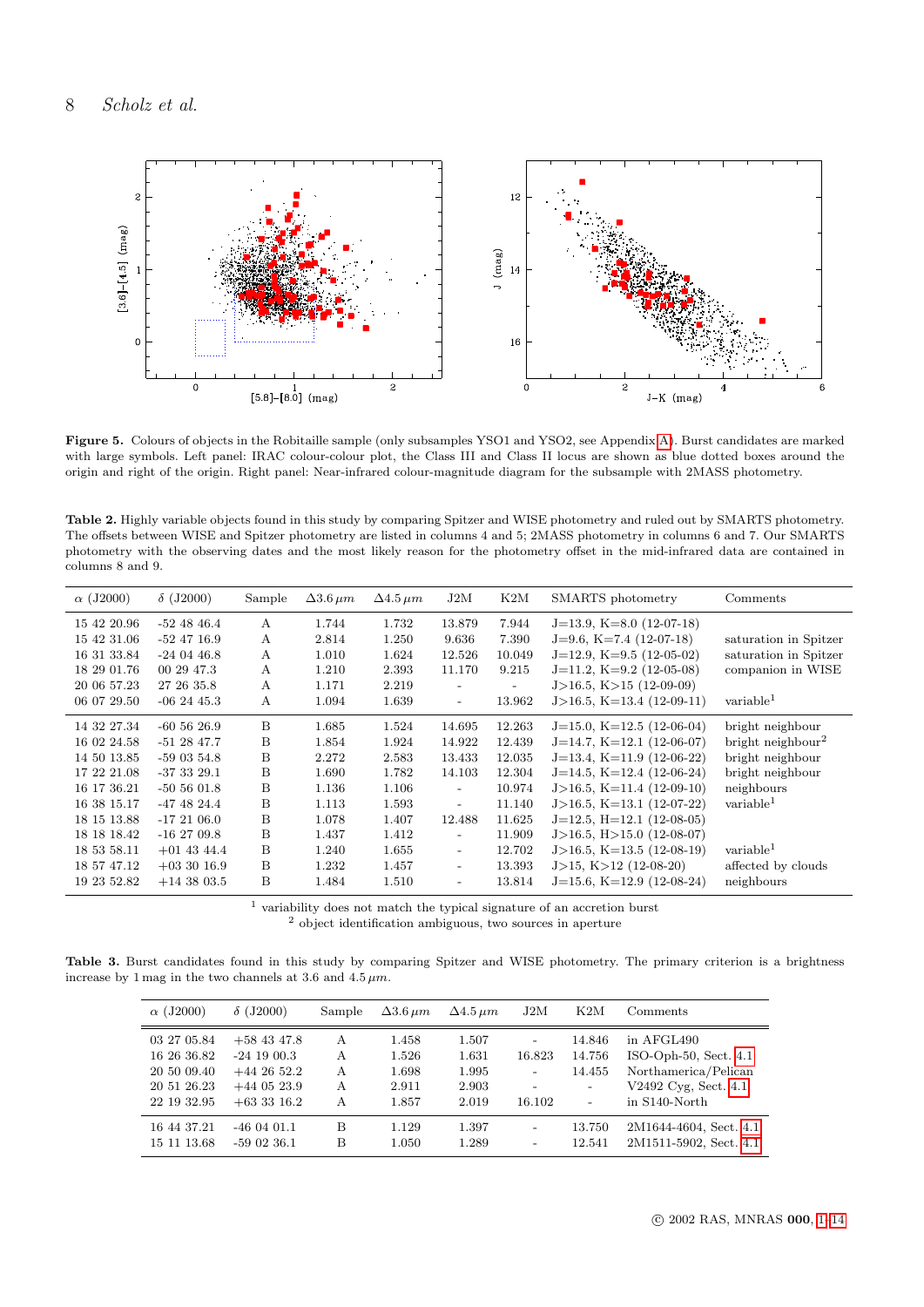<span id="page-9-1"></span>ables and are good burst candidates: 2MASS J16443712- 4604017 (hereafter 2M1644-4604) and 2MASS J15111357- 5902366 (hereafter 2M1511-5902). These two objects, together with the two previously identified possible burst objects ISO-Oph-50 and V2592 Cyg, are discussed in more detail in Sect. [4.1.](#page-8-0) Three objects remain unconfirmed because they are too far north to be observed from Cerro Tololo. Given the fact that most of our candidates so far have been ruled out by follow-up observations, the likelihood that one of these three turns out to be bursts is fairly low.

#### 4.1 Comments on specific objects

ISO-Oph-50: As pointed out in Sect. [3.2,](#page-3-2) one of the candidates from the Cluster sample, ISO-Oph-50 (or CFHTWIR-Oph 30) was previously suspected to be an outbursting YSO [\(Alves de Oliveira & Casali 2008\)](#page-12-2), maybe of EXor type. [Alves de Oliveira et al. \(2012\)](#page-12-3) measure an optical spectral type of M3.25 for this object. In Table [4](#page-8-1) we list the available photometry in the H-band (the band with the most measurements) for this object, including a new value obtained from our SMARTS imaging on August 8 2012. Out of 6 epochs, 3 are around  $H = 14$  mag, while the others are around  $H = 16$  mag. In addition, there is evidence for significant variability on short timescales of days and weeks [\(Alves](#page-12-2) [de Oliveira & Casali 2008\)](#page-12-2). This behaviour is not comparable to typical stars undergoing accretion-related eruptions. EX Lupi, probably the best studied YSO with short-term and recurring accretion bursts of EXor-type, had 4 bursts in 9 years between 1995 and 2004, but all four were different in amplitudes. Taken together, the bursts lasted in total about 1 year, i.e.  $\sim 10\%$  of the entire time [\(Herbig](#page-13-36) [2007\)](#page-13-36). ISO-Oph-50 is much more often found in the bright state. Also, as noted by [Alves de Oliveira et al. \(2012\)](#page-12-3), the object becomes bluer when fainter, which is not typical for accretion-related bursts. It can safely be concluded that this source is not an accretion burst, in particular not a FU Ori object.

<span id="page-9-0"></span>Apart from the variability, the most remarkable feature of ISO-Oph-50 is its low luminosity. At the age and distance of the  $\rho$ -Oph star forming region, a M3 star would be expected to have an H-band magnitude of 8-10, i.e. even with  $A_V = 10$  mag it would be brighter than  $H = 12$  mag, whereas the object is never observed to be brighter than  $H = 13$  mag. The luminosity of this source, estimated from the J-band magnitude, is log ( $L/L_{\odot}$ ) ~ −2.56 (Alves de Oliveira, priv. comm), which is more than two orders of magnitude too low for this spectral type. Given that and the colour trend in the variability, the variability is likely related to the disk. We speculate that the most likely cause for the variations is an rotating, inhomogenuous edge-on disk. [Alves de Oliveira et al. \(2012\)](#page-12-3) come to a similar conclusion, but also invoke the presence of a (hypothetical) companion to explain the variations. Monitoring with simultaneous measurements in multiple bands and detailed modeling is needed to constrain the nature of this source.

<span id="page-9-3"></span>V2492 Cyg: This object was already known in the literature as an outbursting protostar although it does not fit into the FU Ori category (Kóspál et al. 2011; [Covey](#page-13-29) [et al. 2011\)](#page-13-29). It was confirmed by our Spitzer-WISE comparison. Its magnitude differences in the mid-infrared are almost 3 mag and very large compared with most of our

Table 4. H-band photometry for ISO-Oph-50

| Epoch    | $H \text{ (mag)}$ | Comments                         |
|----------|-------------------|----------------------------------|
| 1993-94  | 13.93             | Barsony et al. (1997)            |
| Apr 1999 | 16.01             | 2MASS                            |
| Apr 2005 | 15.91             | UKIDSS/GCS                       |
| May 2005 | 15.9              | Alves de Oliveira et al. (2008)  |
| Jun 2006 | 13.3-14.7         | Alves de Oliveira et al. (2008)  |
| Aug 2012 | 14.1              | SMARTS (also, $J \sim 16.4$ mag) |

Table 5. Photometry for 2M1644-4604

<span id="page-9-2"></span>

| Epoch             | Band          | Magnitude | Comments                 |
|-------------------|---------------|-----------|--------------------------|
| 1999-05-20        | J.            | >17.34    | 2MASS                    |
| 1999-05-20        | Η             | >16.06    | 2MASS                    |
| 1999-05-20        | $K_s$         | 13.75     | 2MASS                    |
| 2010-05-09        | J.            | 13.32     | <b>VVV</b>               |
| 2010-05-09        | H             | 12.67     | VVV                      |
| 2010-08-18        | $K_s$         | 11.49     | <b>VVV</b>               |
| 2012-07-28        | J.            | 13.58     | SMARTS                   |
| 2012-07-28        | H             | 11.71     | <b>SMARTS</b>            |
| 2012-09-15        | J             | 13.53     | <b>SMARTS</b>            |
| 2012-09-15        | $K_s$         | 10.42     | SMARTS                   |
| 2004-09-05        | $3.6 \,\mu m$ | 10.74     | Glimpse                  |
| 2004-09-05        | $4.5 \,\mu m$ | 10.11     | Glimpse                  |
| 2004-09-05        | $5.8 \,\mu m$ | 9.27      | Glimpse                  |
| 2004-09-05        | $8.0 \,\mu m$ | 8.80      | Glimpse                  |
| 2006-10-03        | $24 \,\mu m$  | 3.29      | Robitaille et al. (2008) |
| $2010 - 06 - 021$ | $3.6 \,\mu m$ | 9.548     | WISE                     |
| $2010 - 06 - 021$ | $4.5 \,\mu m$ | 8.644     | WISE                     |
| $2010 - 06 - 021$ | $12 \,\mu m$  | 6.925     | WISE                     |
| $2010 - 06 - 021$ | $22 \,\mu m$  | 3.071     | WISE                     |

 $^{\rm 1}$  Several epochs from 2010-06-02 to 2010-06-05

other candidates. In optical and near-infrared bands Kóspál [et al. \(2011\)](#page-13-30) report amplitudes of more than 5 mag.

2M1644-4604: As pointed out above, this object was identified as a new eruptive variable and possible accretion burst. The available photometry for the object is summarised in Table [5,](#page-8-2) including near-infrared data from the first data release from the VISTA/VVV survey [\(Saito et al.](#page-13-38) [2012\)](#page-13-38). In Fig. [7](#page-10-0) we show the spectral energy distribution preand post-burst, including our new datapoints from 2012. In near-infrared data from 2010-12 the source is much brighter than in 2MASS – more than 4 mag in J, more than 3 mag in H, and more than 2 mag in K. The near-infrared photometry indicates significant evolution from 2010 to 2012. In addition, the object has become more than 1 mag brighter at 3.6 and  $4.5 \mu m$ . The WISE flux at  $22 \mu m$  is slightly brighter than the  $24 \mu m$  from Spitzer as well. The difference in magnitudes is increasing towards shorter wavelengths, i.e. the object became bluer during the burst. The near-infrared photometry indicates a position below the reddening path, i.e. it is indeed a likely YSO (see Appendix [A\)](#page-12-4). Spectroscopic follow-up observations are in preparation, to confirm its youth and to look for evidence of enhanced accretion.

2M1511-5902: This is the second possible new accretion burst identified in our survey. We summarise the available photometry, including our own follow-up, in Table [6.](#page-9-1) The spectral energy distribution is plotted in Fig. [7.](#page-10-0) Com-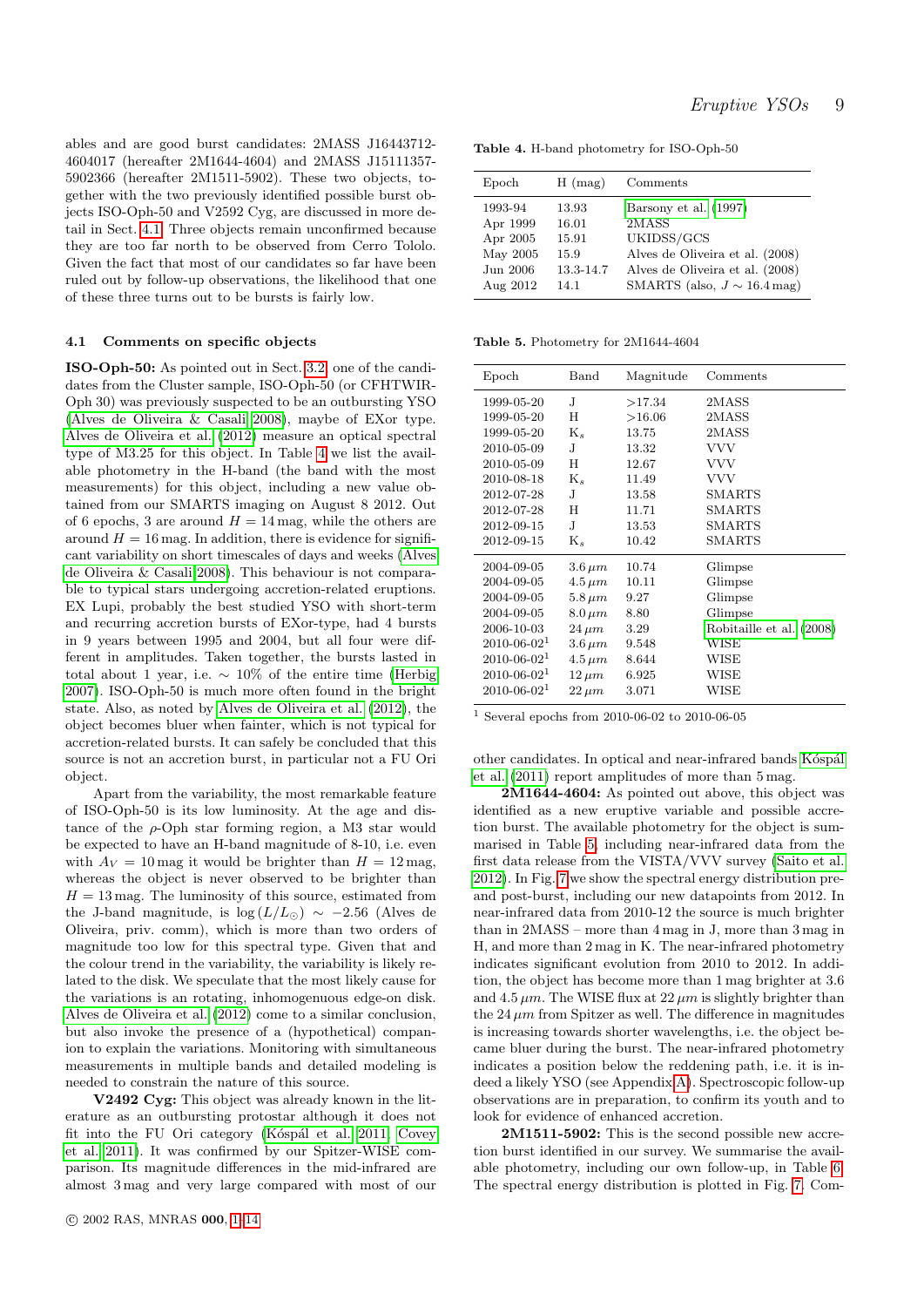Table 6. Photometry for 2M1511-5902

| Epoch                         | $_{\rm Band}$ | Magnitude | Comments                 |
|-------------------------------|---------------|-----------|--------------------------|
| 1999-07-07                    | J.            | >17.59    | 2MASS                    |
| 1999-05-07                    | Н             | >16.03    | 2MASS                    |
| 1999-07-07                    | $K_{s}$       | 12.54     | 2MASS                    |
| 2010-04-11                    | J.            | 16.64     | <b>VVV</b>               |
| 2010-04-11                    | H             | 13.39     | <b>VVV</b>               |
| 2010-08-14                    | $K_s$         | 11.09     | VVV                      |
| 2012-08-14                    | J             | 16.76     | <b>SMARTS</b>            |
| 2012-08-14                    | $K_s$         | 10.86     | <b>SMARTS</b>            |
| 2012-09-12                    | $K_s$         | 11.16     | SMARTS                   |
| 2004-03-12                    | $3.6 \,\mu m$ | 9.21      | Glimpse                  |
| 2004-03-12                    | $4.5 \,\mu m$ | 7.93      | Glimpse                  |
| 2004-03-12                    | $5.8\,\mu m$  | 6.91      | Glimpse                  |
| 2004-03-12                    | $8.0 \,\mu m$ | 6.10      | Glimpse                  |
| 2006-04-11                    | $24 \mu m$    | 4.41      | Robitaille et al. (2008) |
| $2010 - 02 - 21$ <sup>1</sup> | $3.6 \,\mu m$ | 8.148     | WISE                     |
| $2010 - 02 - 21$ <sup>1</sup> | $4.5 \,\mu m$ | 6.578     | WISE                     |
| $2010 - 02 - 21$ <sup>1</sup> | $12 \ \mu m$  | 4.811     | WISE                     |
| $2010 - 02 - 21$ <sup>1</sup> | $22 \ \mu m$  | 3.761     | WISE                     |

<span id="page-10-0"></span><sup>1</sup> Several epochs from 2010-02-21 to 2010-02-23

paring pre-2010 with 2010 datapoints, the object is 1.5 mag brighter in K-band, 1.1 mag at  $3.6 \mu m$  and  $1.3$  mag at  $4.5 \mu m$ . This trend is also seen at  $22-24 \mu m$ . Between 2010 and 2012 the changes are marginal, i.e. the brightening appears to be persistent. Similar to 2M1644-4604, the colours indicate that this is indeed a YSO, but more follow-up observations are needed to confirm the nature of the source and to make sure that the brightening is indeed due to enhanced accretion.

#### 5 THE STATISTICS OF ACCRETION BURSTS

<span id="page-10-1"></span>In this paper we have systematically searched for eruptive variables that may be accretion bursts fulfilling specific conditions outlined in Sect. [2.2.](#page-1-1) We find 1 known accretion burst and three more possible bursts in sample A and 2 probable bursts in sample B. In the following sections we will use this result to derive constraints on the typical interval between bursts and compare with other constraints from theory and observations. We will treat sample A and B separately, because they are significantly different in terms of the typical ranges of stellar masses – while sample A is dominated by low-mass stars with masses around or below  $1 M_{\odot}$ , objects in sample B are much further away and will therefore have on average masses higher than  $1 M_{\odot}$ .

#### 5.1 Statistical estimate of the burst frequency

For one burst out of 4000 stars and an epoch difference of 5 yr a crude estimate following the arguments given in Sect. [2.2](#page-1-1) gives a burst interval of 20000 yr. To obtain confidence intervals for this number, we implemented simple Monte-Carlo simulations: For a given burst interval, we calculated the probability that a star experiences a burst over a given epoch difference. For each star we then obtain a random number between 0 and 1 and count the ones for which this number exceeds the burst probability. This procedure was repeated over 10000 runs; then we can calculate the probability to find a given number of bursts (in our case one).



Figure 8. Monte-Carlo simulations of burst statistics for the Spitzer-WISE comparison. Probability to find a 1 burst as a function of burst interval for a total sample of 4000 stars and a epoch difference of 5 yr. The 95% lower limit is indicated by the dotted line.

In Fig. [8](#page-9-2) we show the results from this simulation when applied to the Spitzer-WISE comparison. For an epoch difference of 5 yr and a sample size of 4000 stars, the detection of one burst implies that we can rule out a burst interval below 20000 yr with 95% confidence. The upper limit is not well-defined due to the poor statistics. For two bursts, the 95% lower limit drops to around 10000 yr, for 4 bursts to 3000 yr. As noted above, 4 bursts is the most conservative upper limit we derive from our survey. Thus, from the Spitzer-WISE comparison we can derive a robust lower limit for the burst interval in the range of  $10^4$  yr.

A similar type of simulation was used to derive an estimate of the burst frequency from the known FU Ori outbursts. Among the known FU Ori objects, 10 have an observed burst event, 9 of them between 1936 and 1999, the 10th probably before 1888 (Reipurth & Aspin 2010). Since most of these objects have been found serendipitously and outside systematic surveys, the choice of parameters (number of monitored stars  $N$  and time baseline  $t$ ) for the simulation is not trivial. For a rough estimate we assume that optical surveys based on photographic observations had access to at most about 1000 young stars in the solar neighbourhood. We note that a few more possible FU Ori outbursts have been found over the past 3 years [\(Miller et al. 2011;](#page-13-31) [Reipurth et al. 2012;](#page-13-39) [Caratti o Garatti et al. 2011\)](#page-13-40).

In Fig. [9](#page-10-1) we show the probability to find 10 bursts as a function of interval. For  $N = 1000$  and  $t = 100$  yr the burst interval is in the range of 8000-12000 yr, with an upper limit at 22000 yr (95% confidence) and a lower limit around 5000 yr. Using  $t = 50$  yr (maybe more plausible, given that only 2 events have been recorded prior to 1940) these numbers would be halved. On the other hand, doubling the sample size to 2000 stars would also double the estimated interval. Given the uncertainties in the choice of the parameters, we conclude that the known FU Ori events constrain the burst interval to 2000-50000 yr.

Taken these numbers together, the interval between consecutive accretion bursts with a) a mass accretion rate increasing to  $10^{-6} M_{\odot} \text{yr}^{-1}$  or more, b) a rise time of  $< 5 \text{ yr}$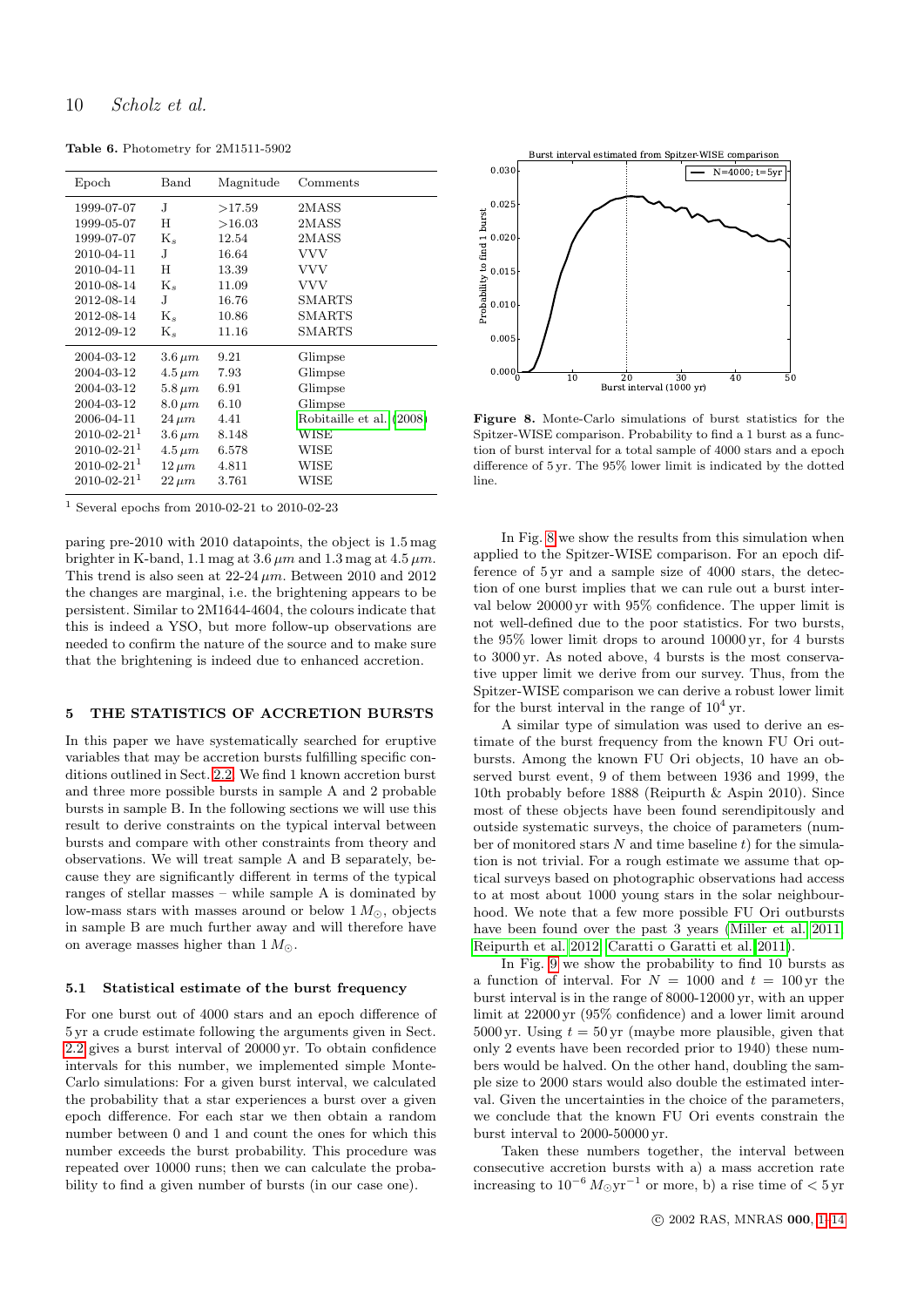

Figure 7. Spectral energy distributions for the two newly identified eruptive YSO candidates, 2M1644-4604 (left panel) and 2M1511- 5902 (right panel). Blue datapoints show photometry pre-2010 from 2MASS and Spitzer. Green datapoints show the 2010 data from VVV and WISE. Red datapoints are from our own observations in 2012. The photometric errorbars are < 10% and thus small compared with the size of the symbols. Note that the datapoints plotted in blue are not from the same year (see Tables [5](#page-8-2) and [6](#page-9-1) for the complete list of epochs).



Figure 9. Monte-Carlo simulations of burst statistics for the known FU Ori events. Probability to find 10 bursts as a function of burst interval assuming a total sample size of 1000 and an epoch difference of 100 yr. The 95% upper limit is indicated by the dotted line.

and c) a decline time of  $> 5 \,\text{yr}$  is most likely in the range of 10<sup>4</sup> yr, and with high confidence between 5000 and 50000 yr. We note that this is consistent with lower limits derived from near-infrared surveys of YSOs, which give intervals longer than 2000-3000 yr [\(Carpenter et al. 2001;](#page-13-41) [Scholz 2012\)](#page-13-42).

#### 5.2 Comparison with constraints from outflows

FU Ori bursts are associated with strongly enhanced rates of mass accretion as well as enhanced mass outflow rates (e.g. [Hartmann & Kenyon 1996\)](#page-13-2). The properties of jets and outflows may therefore be connected with these events [\(Reipurth 1985\)](#page-13-43). If this is the case, then the burst interval should be reflected in a corresponding time scale for jets and outflows. One possibility is that accretion bursts also power

enhanced collimated ejection. This in turn would lead to the formation of new jet knots with separations of the order of the burst frequency. A second option is that accretion bursts either cause an enhanced mass outflow rate and thus trigger strong outflow activity, or destabilise the large-scale magnetic field and thus terminate an episode of collimated outflow activity, i.e. switch to a wide-angled wind.

Over the last decade the census of jets and outflows in nearby star forming regions has become more and more complete [\(Bally et al. 2007\)](#page-12-5). Furthermore, there are now largescale unbiased surveys to establish outflow properties along the Galactic Plane (e.g. [Froebrich et al. 2011\)](#page-13-44). [Ioannidis &](#page-13-1) [Froebrich \(2012\)](#page-13-1) have recently determined typical dynamical jet lifetimes and time gaps between emission knots for an unbiased sample of 130 jets and outflows from the Galactic Plane survey UWISH2. They find that the time gaps between emission knots are of the order of  $10<sup>3</sup>$  yrs and the dynamical lifetimes are an order of magnitude larger, i.e. 10<sup>4</sup> yrs. Interestingly, this is in line with earlier estimates obtained for the molecular outflows of FU Ori stars [\(Evans](#page-13-45) [et al. 1994\)](#page-13-45).

As discussed in Sect. [5.1](#page-9-3) our statistical limits on the burst interval from the Spitzer-WISE comparison as well as the constraint obtained from the known sample of FU Oris gives  $\sim 10^4$  yr for the burst frequency. Values on the order of  $10^3$  yr are highly unlikely. Thus, only the dynamical timescales of outflows can be identified with the timescale between consecutive accretion bursts, not the separation of outflow knots. This could mean that a strong burst triggers the formation of a new outflow or terminates the collimated outflow activity. The outflow knots then represent variations on shorter timescales.

One possible caveat in this comparison is that the largescale outflows are mostly driven by sources in an early evolutionary stage whereas our analysis is biased towards Class II sources. It remains to be explored whether the frequency of eruptive variables increases significantly in the Class I stage.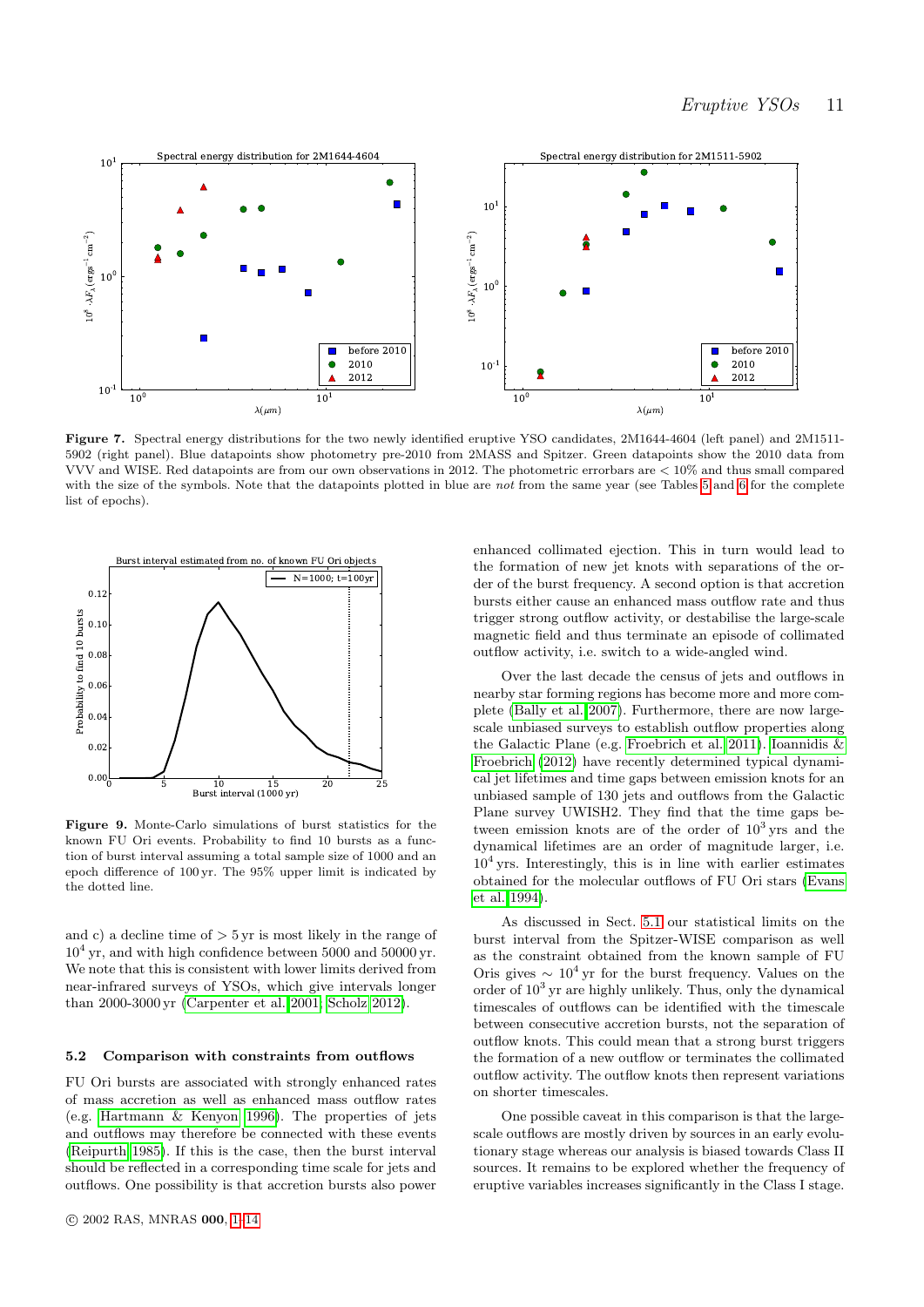#### 5.3 Comparison with constraints from protostellar luminosities

The statistics of the protostellar luminosities does not provide a direct constraint on the burst frequency, as defined in this paper, but can be used to estimate the duty cycle. The best observational limit for this number comes from the Spitzer C2D survey. [Evans et al. \(2009\)](#page-13-0) estimate that for a specific model stars accrete half of their mass in  $\sim$  40000 yr, which corresponds to 7% of the Class I lifetime of  $\sim 0.5 \,\mathrm{Myr}$ . On the other hand, by comparing the C2D dataset with models for episodic accretion driven by gravitational instabilities, [Dunham & Vorobyov \(2012\)](#page-13-6) find that YSOs spend on average only 1.3% of their total time of  $\sim 1$  Myr in accretion bursts  $(0-12\%)$ , i.e. around 13000 yr.

<span id="page-12-6"></span>The protostellar lifetimes in these estimates (0.5 and 1.0 Myr) are comparable to the typical ages of the clusters and star forming regions covered in our analysis, i.e. a comparison with our results is valid. For that purpose, however, we need to assume a typical duration for the bursts. Assuming that the bursts occur over 0.5 Myr the burst interval of  $10^4$  yr is consistent with a duty cycle of 7% if the burst duration is on the order of 800 yr. For 1 Myr and a 1.3% duty cycle, the burst duration has to be 130 yr to be consistent with our interval. These values are plausible given the slow decline observed in the most extreme known FU Ori bursts. Thus, assuming burst durations of hundreds of years our constraint is consistent with the ones derived from protostellar luminosities.

#### 5.4 Further discussion

<span id="page-12-4"></span>While our estimate is robust for the assumptions given in Sect. [2,](#page-1-0) two additional caveats should be kept in mind when interpreting our findings. First, it is conceivable that episodic accretion does not affect all stars in the same way. Some of the bursts could be triggered by mechanisms that are not applicable to all known YSOs, for example, the presence of a companion or disk-planet interaction (see Sect. [1\)](#page-0-0). This would imply that the frequency of bursts is strongly variable among protostars and it is not valid to extrapolate from the sample of known bursts.

Second, accretion bursts are often thought to occur mostly in the Class I stage of the protostellar evolution and less frequent at Class II stage. This is supported by the finding that the known FU Ori-type objects tend to be more comparable to Class I objects in terms of their disk/envelope properties [\(Sandell & Weintraub 2001\)](#page-13-46). Our samples include objects in these early stages – probably around one quarter to one third – but they are still dominated by the slightly older Class II objects. If we would limit the statistical analysis to the Class I objects, the burst interval could be by a factor of 3-4 lower than in our estimate. This, however, would conflict with the constraint from the known FU Oris. Therefore, we do not think that the burst interval will be significantly below 5000 yr, even if bursts only occur in the Class I stage.

Constraining the burst interval for a simple model of accretion bursts as shown in Sect. [2.2](#page-1-1) is only the first step in a characterisation of the accretion history of YSOs. Various arguments suggest that the accretion history is in fact more complex than the simple model that is tested and

constrained here (e.g. [Offner & McKee 2011;](#page-13-47) [Dunham &](#page-13-6) [Vorobyov 2012\)](#page-13-6). Indeed, as already acknowledged in Sect. [2.2,](#page-1-1) the known accretion bursts show a significant degree of diversity in rise time, decline time, and amplitude. Thus, the long-term goal should be to derive the frequency spectrum of bursts, and not only the interval. In addition, episodic accretion events may be combined with more gradual trends in the mass accretion rate that cannot be captured on timescales of years.

<span id="page-12-7"></span>With only few epochs of photometry available for most of the YSOs in the solar neighbourhood, deriving direct observational constraints for these more complex scenarios is not feasible at the moment. With our approach, we only probe the contrast between the strong bursts and the quiescent phases. Substantial accretion rate variations in the quiescent phases would mask the signals and prevent a detection. Long-term monitoring of large samples or followup on the variable objects below our threshold of 1.0 mag will yield more information about the presence and characteristic of additional variations in the accretion histories of YSOs. The observational record of accretion histories will become more complete with new time-domain surveys like Pan-Starrs, VISTA/VVV, Gaia, and ultimately LSST. Out of these four, however, only VVV operates in the infrared and has access to the embedded, strongly reddened populations of YSOs.

#### 6 CONCLUSIONS

We have searched for eruptive variables among YSOs by comparing Spitzer and WISE photometry. In our first sample of ∼ 4000 nearby YSOs, we find one previously known outbursting protostar and three more possible variables with an eruption of  $> 1$  mag at 3.6 and 4.5  $\mu$ m. In a second sample of ∼ 4000 YSOs in the Galactic plane we find two new eruptive variables which may be outbursting protostars. Based on the statistics of these findings, we estimate that longlasting, strong accretion bursts in protostars occur with intervals of  $\sim 10^4$  yr, with high confidence between 5000 and 50000 yr. For this estimate we assume that additional variability is small compared with these events and that episodic accretion affects all stars in the same way. The estimate is consistent with constraints from protostellar luminosities. It is also comparable to the dynamical timescales of protostellar outflows, indicating that accretion bursts may be responsible for either triggering or terminating large-scale outflows.

#### ACKNOWLEDGMENTS

<span id="page-12-5"></span><span id="page-12-3"></span><span id="page-12-2"></span><span id="page-12-1"></span><span id="page-12-0"></span>This publication makes use of data products from the Widefield Infrared Survey Explorer, which is a joint project of the University of California, Los Angeles, and the Jet Propulsion Laboratory/California Institute of Technology, funded by the National Aeronautics and Space Administration. We also use data products from the Two Micron All Sky Survey, which is a joint project of the University of Massachusetts and the Infrared Processing and Analysis Center/California Institute of Technology, funded by the National Aeronautics and Space Administration and the National Science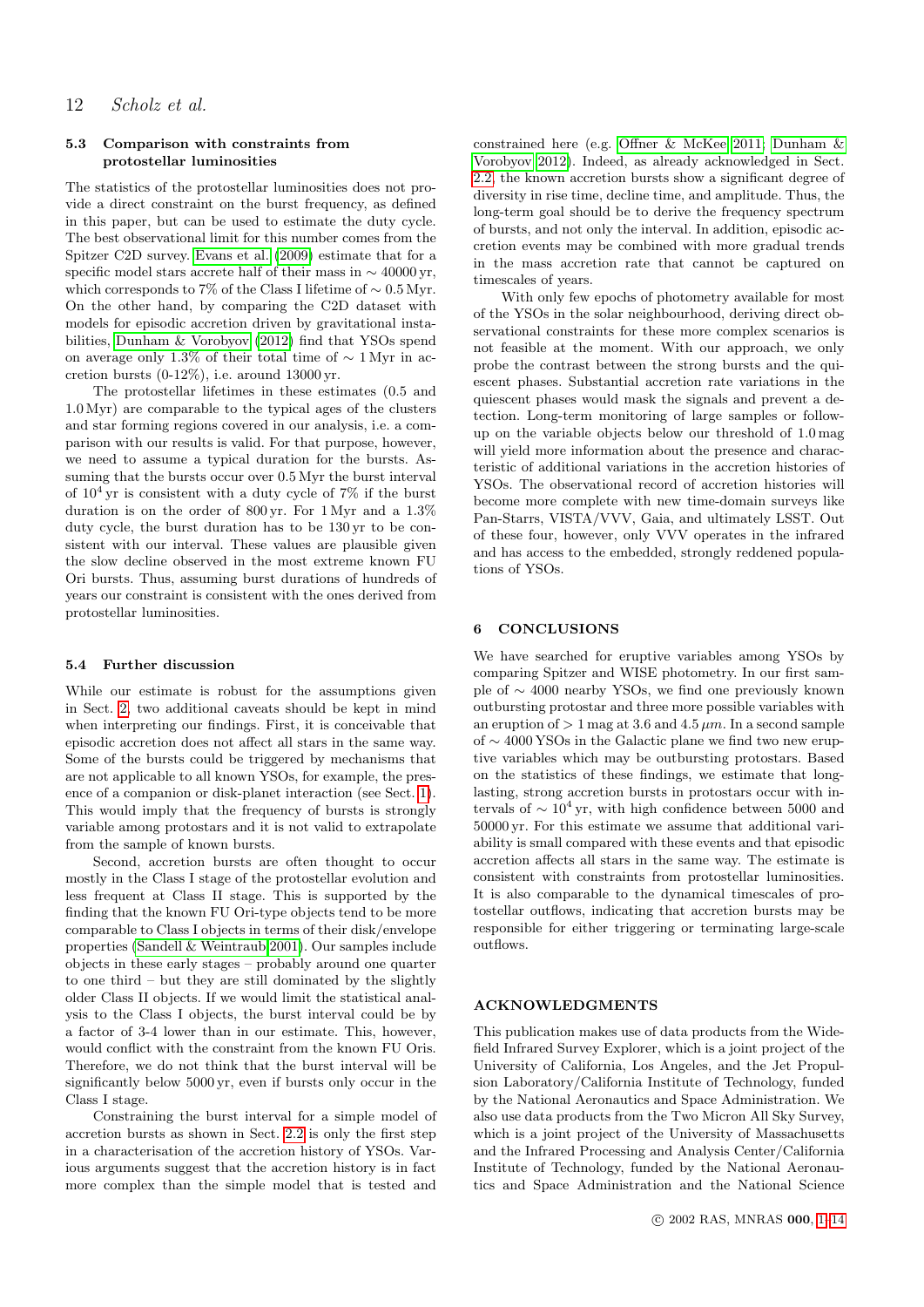<span id="page-13-40"></span><span id="page-13-37"></span><span id="page-13-34"></span><span id="page-13-15"></span><span id="page-13-11"></span><span id="page-13-4"></span>

<span id="page-13-41"></span><span id="page-13-35"></span><span id="page-13-29"></span><span id="page-13-13"></span>Figure A1. Near-infrared J-H vs H-K colour-colour diagram of the 3709 objects in the Robitaille sample with JHK detection. The two solid lines indicate the two seperators used to identify YSOs (below bottom line) and AGB stars (above top line). See text for more information.

<span id="page-13-26"></span><span id="page-13-6"></span><span id="page-13-0"></span>Foundation This work also makes use of observations made with the Spitzer Space Telescope, which is operated by the Jet Propulsion Laboratory, California Institute of Technology under a contract with NASA. Part of this work was funded by the Science Foundation Ireland through grant no. 10/RFP/AST2780.

#### <span id="page-13-45"></span><span id="page-13-22"></span>APPENDIX A: THE ROBITAILLE CATALOGUE – SEPARATION OF YSOS AND AGB STARS

<span id="page-13-44"></span><span id="page-13-23"></span><span id="page-13-9"></span>In order to estimate the fraction of AGB stars in the Robitaille sample, we started with our full sample of 7101 objects as defined in Sect. [3.4,](#page-5-0) and selected all objects with near-infrared colours from 2MASS in each band. Using the (H-K, J-H) colour-colour diagram for this subsample of 3709 objects, we can establish three distinct groups (see Fig. [A1\)](#page-12-6). Objects below the 'standard' reddening band (defined as J- $H < -0.3 + 1.7 \times H-K$ , or seperator1) are clearly YSOs with K-band excess emission (YSO1a, hereafter – 1389 objects). The group at the top of the reddening band  $(J-H > 0.1 +$  $1.7 \times H-K$ , or *seperator2*) are clearly AGB objects (AGB1a, hereafter – 1269 objects). The objects inbetween are probably a mix of AGB stars and YSOs (YSO2a and AGB2a, hereafter  $-1051$  objects).

<span id="page-13-36"></span><span id="page-13-31"></span><span id="page-13-30"></span><span id="page-13-24"></span><span id="page-13-17"></span><span id="page-13-12"></span><span id="page-13-7"></span><span id="page-13-2"></span><span id="page-13-1"></span>We investigate if there is a further way to separate these sources by plotting a K-band luminosity function of YSO1a and AGB1a (see Fig. [A2\)](#page-12-7). While YSO1a shows a well defined peak between 11 and 13 mag in K, the AGB1a sample is brighter, mostly confined to 8-10 mag with a tail of fainter objects. The K-band luminosity function of AGB2a and YSO2a together (also shown in Fig. [A2\)](#page-12-7), is a clear mix of the the other two, with two peaks. Based on this plot, we defined four 'clean' samples of objects:

<span id="page-13-21"></span>(i) YSO1: below *seperator1*,  $11 \le K \le 13$  (819 objects)

(ii) AGB1: above seperator 2,  $8 < K < 10$  (696 objects)

(iii) YSO2: between *seperator1* and *seperator2*,  $11 < K < 13$ (428 objects)

<span id="page-13-47"></span><span id="page-13-28"></span><span id="page-13-27"></span><span id="page-13-20"></span><span id="page-13-10"></span>

<span id="page-13-43"></span><span id="page-13-39"></span><span id="page-13-33"></span><span id="page-13-3"></span>Figure A2. K-band histogram of the JHK detected objects in the Robitaille sample. The red dotted line is the YSO1 sample, the blue dashed line the AGB1 sample and the solid black line the YSO2+AGB2 sample.

<span id="page-13-38"></span><span id="page-13-19"></span>(iv) AGB2: between seperator1 and seperator2,  $8 < K < 10$ (399 objects)

<span id="page-13-46"></span><span id="page-13-42"></span><span id="page-13-18"></span>These objects are taken out of all 3709 objects which have a JHK detektion as well as no 'bright' neighbours in Glimpse as discussed above (Sect. [3.4\)](#page-5-0). With the described magnitude cuts there are 2342 objects remaining, from which 1247 (53%) are YSOs and 1095 (47%) are AGB stars, in line with the percentages given in [Robitaille et al.](#page-13-33) [\(2008\)](#page-13-33). We obtain a very similar result using only the YSO1a and AGB1a samples without K-band magnitude cuts (1389 YSOs vs. 1269 AGBs, i.e. 52.2 % YSOs). We expect that the total sample of 7101 objects has a comparable YSO fraction of  $52 - 53\%$ , i.e. the sample contains 3700-3800 YSOs.

<span id="page-13-32"></span><span id="page-13-25"></span><span id="page-13-16"></span><span id="page-13-14"></span><span id="page-13-8"></span><span id="page-13-5"></span>The contamination among the burst candidates is significantly lower. In the subsamples YSO1, YSO2, AGB1, AGB2, as defined above, there are 27 burst candidates, with brightness increase of  $> 1.0$  mag in the 3.6 and 4.5  $\mu$ m bands. 17 of them are from subsample YSO1 and 10 from YSO2, none from the AGB samples. Despite making up almost half of the entire sample, there are no AGB stars which are highly variable. Thus, it is likely that the fraction of AGB stars among the 77 burst candidates in the total sample is negligible. More quantitatively, we expect that the upper limit for the fraction of AGB stars among burst candidates is  $4\%$  $(1/27)$ , which corresponds to 3 objects in the sample of 77 burst candidates.

#### REFERENCES

- Alves de Oliveira C., Casali M., 2008, A&A, 485, 155
- Alves de Oliveira C., Moraux E., Bouvier J., Bouy H., 2012, A&A, 539, A151
- Armitage P. J., Livio M., Pringle J. E., 2001, MNRAS, 324, 705
- Bally J., Reipurth B., Davis C. J., 2007, Protostars and Planets V, pp 215–230
- Baraffe I., Chabrier G., Allard F., Hauschildt P. H., 1998, A&A, 337, 403